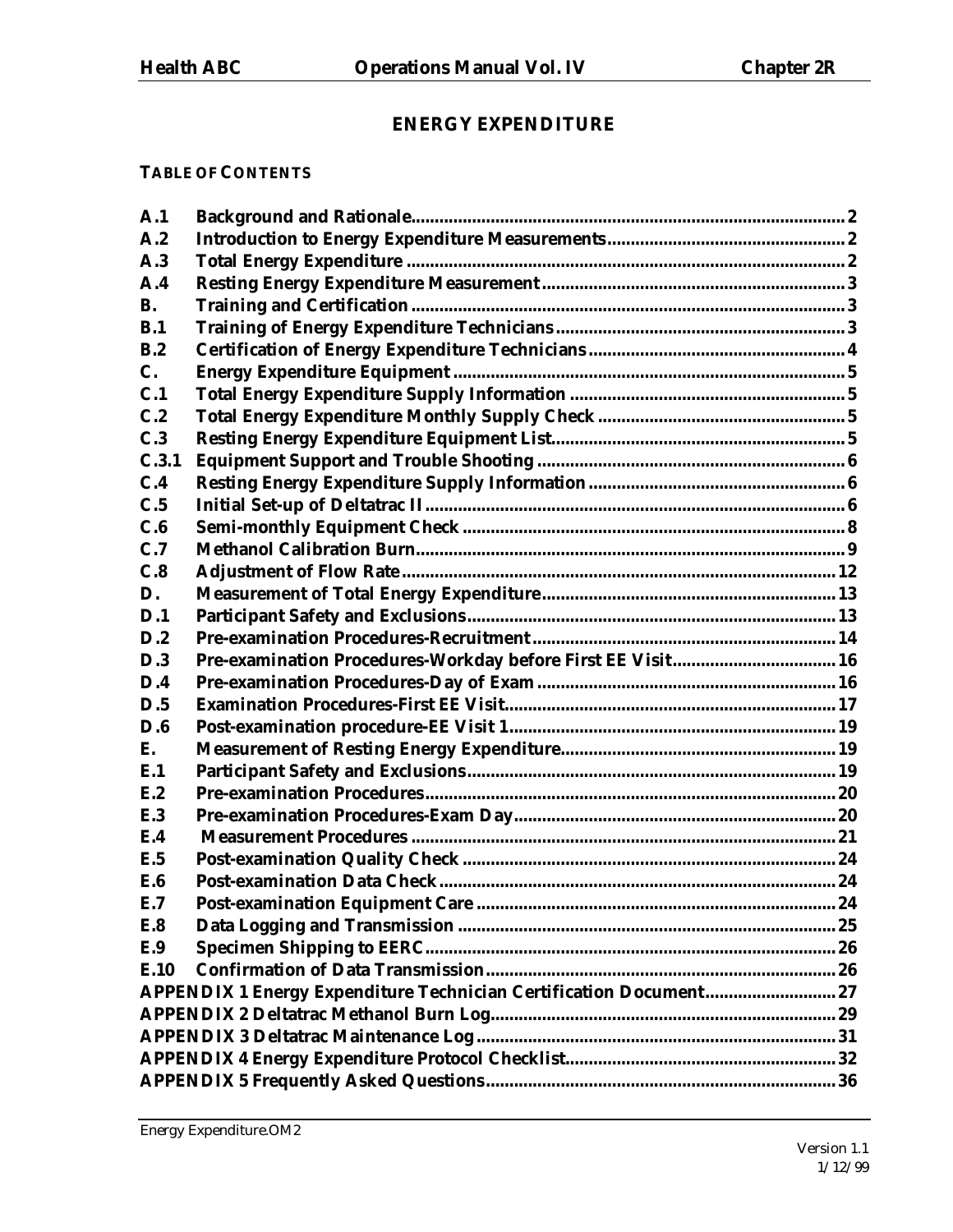# **ENERGY EXPENDITURE**

# **A.1 Background and Rationale**

Significance of Energy Expenditure: The first law of thermodynamics states that energy cannot be created or destroyed. As applied to the human body, this means that energy expenditure must equal metabolizable energy intake plus change in body energy stores. Weight changes therefore may result from either changes in energy expenditure or energy intake. Measurement of energy expenditure thus permits one to partition any change in weight between either input or expenditure. Furthermore, energy expenditure can be used to determine the energy needs of the elderly.

By combining measures of total energy expenditure with those of resting energy expenditure further information can be obtained. The difference between total energy expenditure and resting energy expenditure is the energy expenditure in physical activity and the thermic effect of meals. Because the latter is relatively small and similar across individuals, the difference also provides an objective measure of the energy costs of physical activity. This will provide insight into the quality of life and provide a baseline measure of physical activity.

# **A.2 Introduction to Energy Expenditure Measurements**

The University of Wisconsin serves as the Energy Expenditure Reading Center (EERC) and will provide centralized analysis for the measurement of total energy expenditure by doubly-labeled water and reading of the resting metabolic rate data. Tasks of the Center include protocol design; training of field center personnel on the use of the energy expenditure equipment and supplies; preparation of loading doses of doublylabeled water for use by field centers; analysis of physiological specimens for deuterium and oxygen-18 to determine energy expenditure; collating, analyzing and storing energy expenditure data; providing quality assurance of energy expenditure data; transmitting energy expenditure data analysis to the Coordinating Center at specified intervals; providing technical support to the field centers; and participating in the analysis and publication of results.

# **A.3 Total Energy Expenditure**

Total energy expenditure is the amount of energy that an individual uses throughout the 24-hour day. It includes resting energy expenditure, the thermic effect of meals, and the energy expended during physical activity.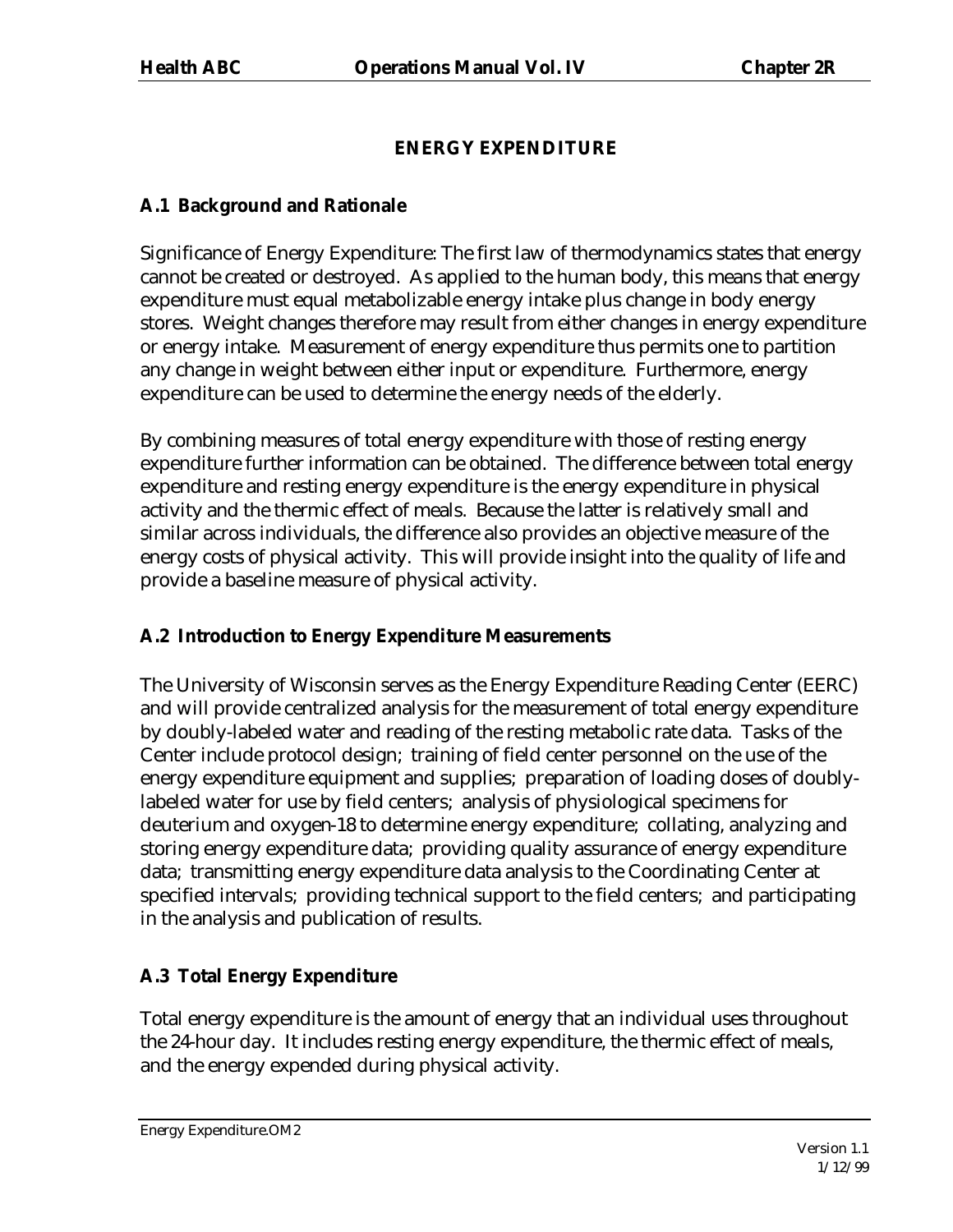Total energy expenditure will be measured by the elimination of water labeled with two heavy atoms, deuterium and oxygen-18. After a loading dose of the labeled water, deuterium is eliminated from the body as water and oxygen-18 as water and carbon dioxide. The difference between the elimination rates is therefore a measure of carbon dioxide production. Carbon dioxide is the end product of energy metabolism and thus provides a measure of energy expenditure. The measurement involves the administration of the labeled water and collection of physiologic specimens on two days separated by 12 to 16 days. The measurement of total energy expenditure therefore requires two clinic visits separated by 12 to 16 days.

# **A.4 Resting Energy Expenditure Measurement**

Resting metabolic rate will be measured with a Deltatrac II Respiratory Gas Analyzer. This is a portable unit that measures the concentrations of oxygen and carbon dioxide in air streams entering and exiting a clear plastic bubble placed over the participant's head. Oxygen consumption and carbon dioxide production are calculated from the change in concentration and flow rate. The measurement must be made under standard conditions and requires about 40 minutes to complete.

It is vital that the methods used to measure energy expenditure be consistent between the field centers to insure that the data is uniform across the study cohort. Standard techniques for instrument calibration, data collection, and specimen handling must be followed to insure comparability between sites. This requires that all field center personnel responsible for performing the energy expenditure protocol be trained and certified by the EERC. Training and certification of field center personnel will be performed prior to initiation of the energy expenditure protocol. Monthly reevaluation will be confirmed after review of energy expenditure calibration data and patient data by the EERC.

# **B. Training and Certification**

# **B.1 Training of Energy Expenditure Technicians**

A representative of the EERC will travel to the field center to conduct the initial training session. Training for measurement of resting energy expenditure and total energy expenditure will be combined. Energy expenditure technicians will be trained in the administration of the loading dose, specimen collection, specimen handing, and use of the Deltatrac metabolic monitor. Energy expenditure technicians will also be trained to accurately complete the questionnaires and participant transmittal forms. After completion of training energy expenditure technicians will be certified as described below. New personnel will be trained by certified energy expenditure technicians or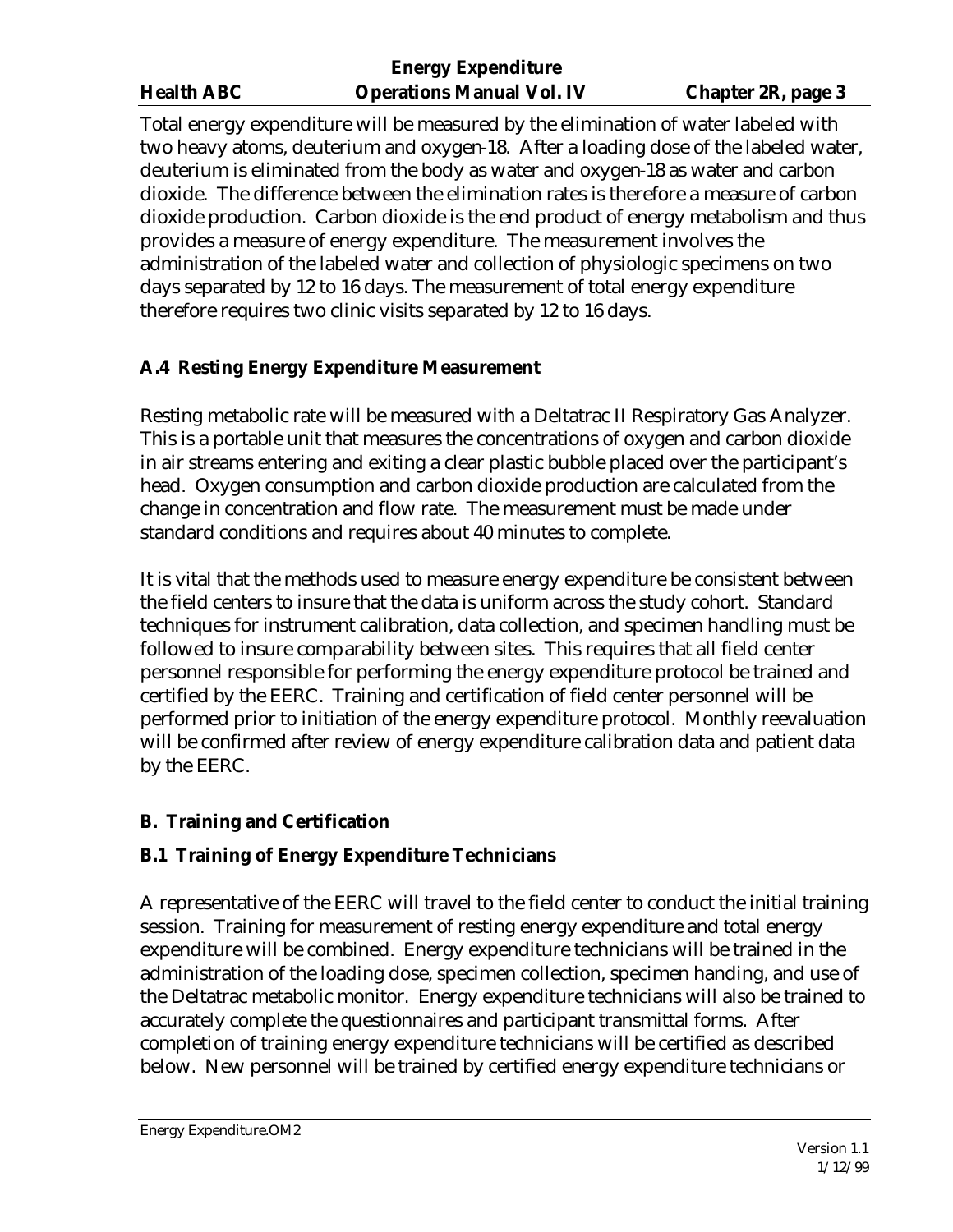|                   | <b>Energy Expenditure</b>        |                    |
|-------------------|----------------------------------|--------------------|
| <b>Health ABC</b> | <b>Operations Manual Vol. IV</b> | Chapter 2R, page 4 |

other trained personnel such as the local QC Coordinator. The new personnel will require certification as described below. The use of the Health ABC staff ID number will provide tracking information so the EERC can perform technician-specific quality control assessment on a monthly basis.

## **B.2 Certification of Energy Expenditure Technicians**

Energy expenditure technicians must be certified before they can be involved in the Energy Expenditure protocol. The certification procedure is as follows.

- 1. Five methanol calibrations will be performed as described in section C.7.
- 2. Three resting energy expenditure determinations will be performed in succession on one individual as described in section E, except that an overnight fast is not required of this individual. The test participant is required to have fasted at least 2 hours, and the time of the last meal should be noted on the submission form.
- 3. A sample questionnaire will be completed
- 4. The methanol calibration and resting energy expenditure will be sent to the EERC along with questionnaires and certification form. Information will be transmitted as specified in section E.
- 5. The EERC will evaluate the data using the quality control criteria cited in section E.
- 6. If the data grades as high quality, certification will be issued.

Indicators of poor quality will be:

- 1. Excessive variation between methanol burns
- 2. Excessive variation between resting energy expenditure determinations
- 3. Excessive variation during a single resting metabolic rate determination
- 4. Incomplete transmittal forms

Upon satisfactory completion of the certification procedure, the EERC will issue a certification for the energy expenditure technician. The EERC will use the Health ABC staff ID number as provided by the Coordinating Center for tracking. This number must be entered on subsequent transmittal forms and will be used for quality control throughout the Heath ABC Energy Expenditure Protocol.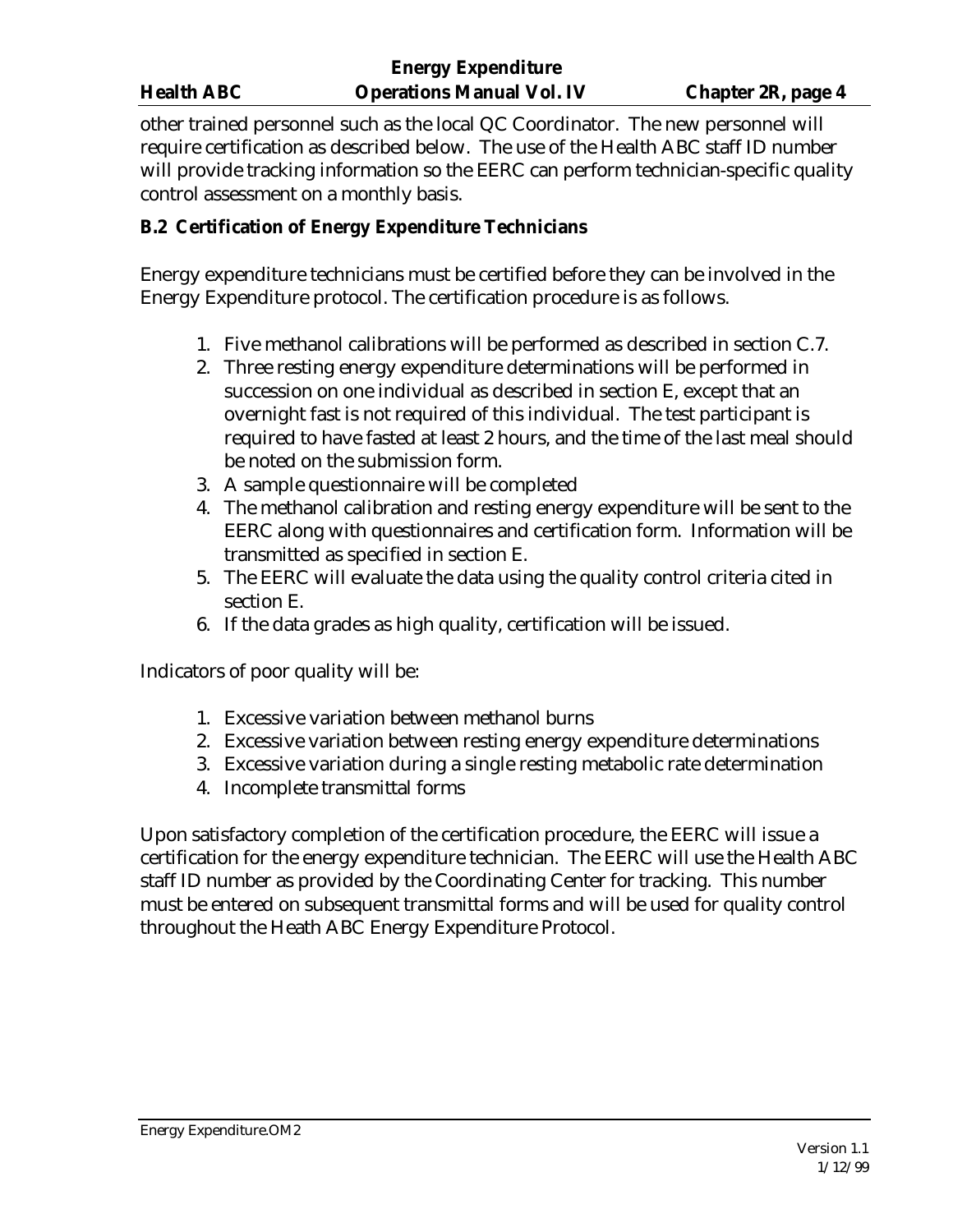# **C. Energy Expenditure Equipment**

## **C.1 Total Energy Expenditure Supply Information**

Doubly-labeled water EERC Screw capped urine cups,  $6/$  participant Local hospital supply Red cap blood collection tubes 1/participant (7mL) Local hospital supply Corning Cryotubes  $7$ /participant (5 mL),  $p/n$  430656 Fisher, Sci Prod, etc Ziplock type plastic sandwich bags Local grocery store Sustical, 8 oz  $\log$ Styrofoam shipping containers. Fisher, Sci Prod, etc Cool Packs (shipping refrigerant) Fisher, Sci Prod, etc

## **C.2 Total Energy Expenditure Monthly Supply Check**

At the beginning of each month, the energy expenditure technician should check their supply inventory. If the inventory is less than a six-week supply of any material, supplies should be ordered. An exception can be made in the last month of the energy expenditure study. Assuming that one participant is enrolled in the energy expenditure protocol each working day, then a six-week supply is:

| Doubly-labeled water               | 20 of each of the four sizes |
|------------------------------------|------------------------------|
| Red cap, blood collection tubes    | 30                           |
| Syringes, needles and other blood  |                              |
| draw supplies                      | 30                           |
| Urine cups                         | 150                          |
| Pasteur pipettes                   | 150                          |
| Corning Cryotubes (5 mL)           | 150                          |
| Ziplock type plastic sandwich bags | 30                           |
| Sustical, 8 oz                     | 30                           |
| Hospital gown                      | 60                           |
| Styrofoam shipping containers      | 6                            |
| Cool Packs (shipping refrigerant)  | 12                           |

# **C.3 Resting Energy Expenditure Equipment List**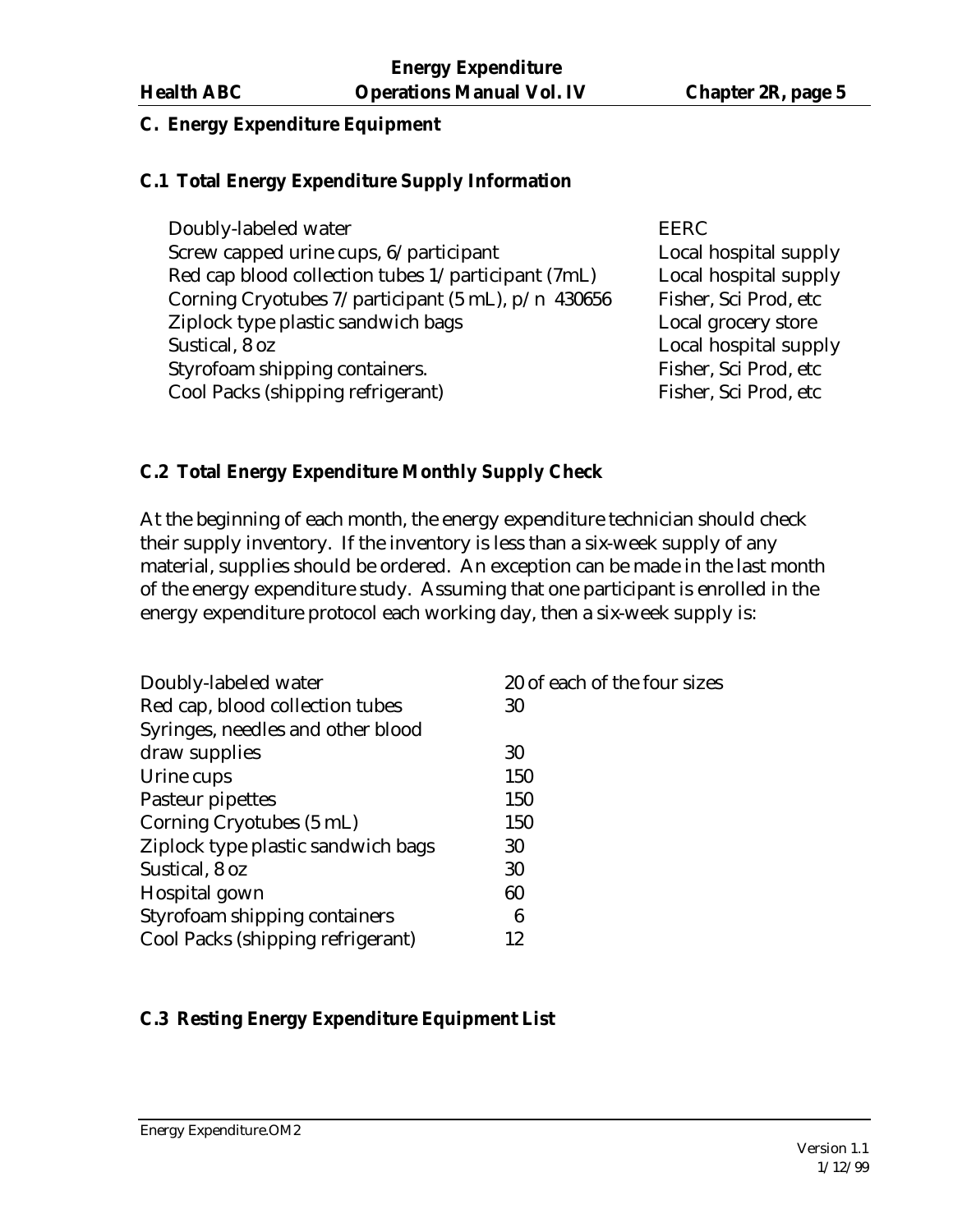Deltatrac II Metabolic Monitor, SensorMedics, Corp. 22705 Savi Ranch Parkway, Yorba Linda, CA 92687. Phone: 800-231-2466, FAX: 714-283-8471.

This unit is a portable device for the measurement of gas exchange across the lungs. The device measures 42 x 34 x 46 cm and weighs 21 kg. It comes with a plastic bubble that is placed over the participant's head and an InkJet printer. The operating temperature is 50 – 95°F with a relative humidity between 10 and 90%. The unit runs on 110 volt line current. **WARNING. A technician must be present at all times after the bubble has been placed over a participant's head to confirm proper delivery of fresh air.** 

## **C.3.1 Equipment Support and Trouble Shooting**

The equipment should be purchased with a two-year warranty/service contract. All equipment failures should be reported to the SensorMedics service facility and repair arranged as soon as possible.

The device is equipped with a computer and CRT display screen. Most errors are detected by the data checking software and reported to the user on the display screen. There is a troubleshooter's guide to the error reports contained in the Operators Manual (P/N 77002).

# **C.4 Resting Energy Expenditure Supply Information**

| <b>Item</b>                          | Vendor                    |
|--------------------------------------|---------------------------|
| Printer paper for Deltatrac II       | Local office supply depot |
| Inkjet cartridges for Deltatrac II   | Local office supply depot |
| Glutaraldehyde disinfecting solution | <b>Hospital supply</b>    |
| Methanol, reagent grade, 500mL       | Local chemical supply     |

### **C.5 Initial Set-up of Deltatrac II**

Upon receipt of the unit, inspect the shipping cartons for damage. If damage is apparent, contact your sales representative. Contact your local sales representative and arrange for initial set-up by the service engineer.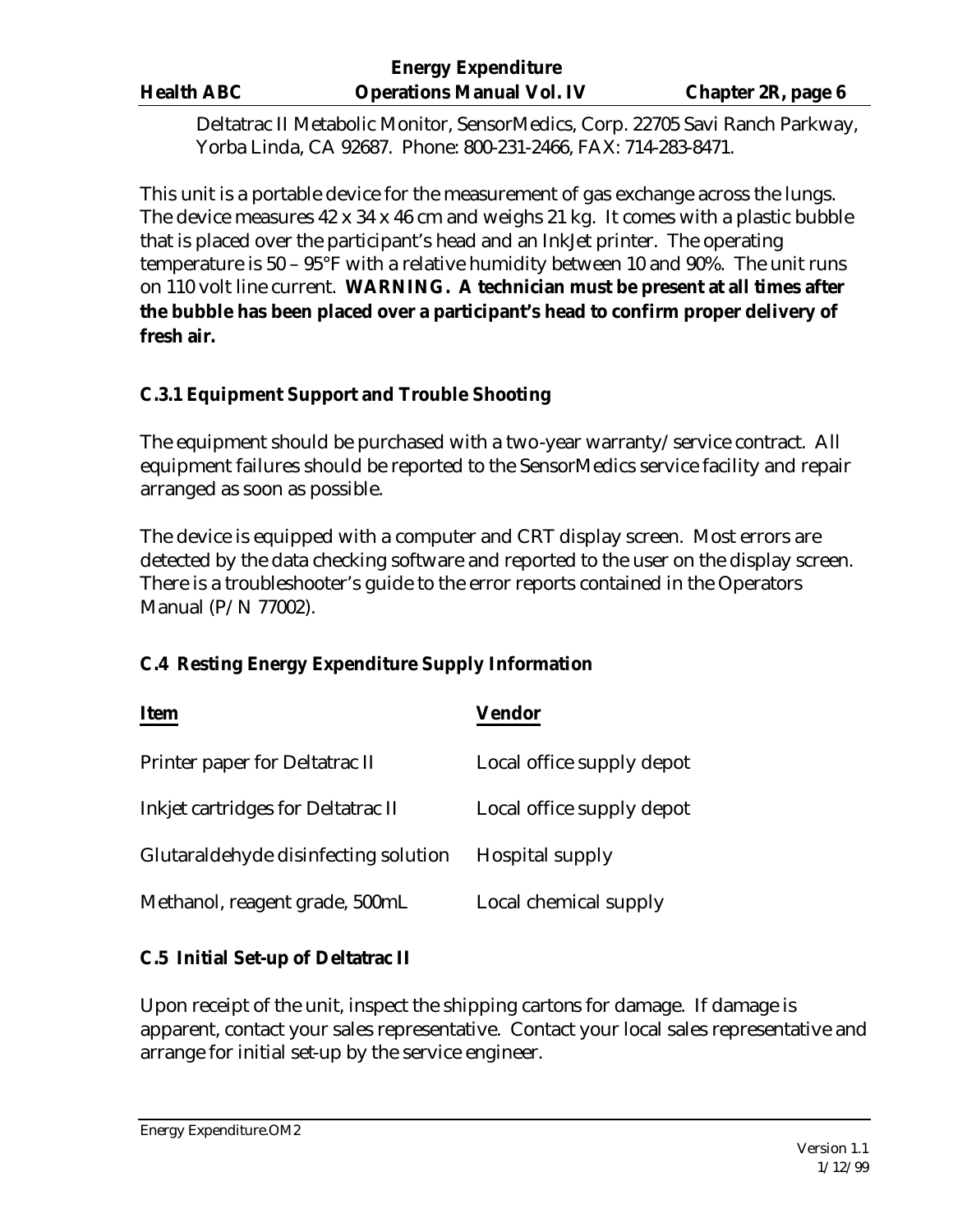The service engineer will perform the remainder of the set-up. Field center personnel, should be present, however, as instruction will be offered. Field center personnel will also be responsible for selecting the initial set-up parameters as detailed below.

If there is no damage to shipping material, the service engineer will unpack the unit and set it upon its cart as described in the SensorMedics Operator's Manual. The engineer will then proceed to attach the printer and printer cable as directed. If not already present, secure one of the calibration gas bottles to the unit as directed. Remove the shipping film from the bubble (if present) and wash the bubble with a damp rag.

Connect the water trap, inspiratory gas sampling line, and air flow hose as directed for canopy mode (Figure 3-3 on page 3-7). Be sure that neither the inspiratory inlet line nor the hose are located in a dusty place.

Plug the unit into line voltage as directed and turn on the unit. The switch is located on the rear. The unit will perform a self-test. If any errors are detected, an error message will appear on the screen. Check against the error list in the SensorMedics Operator's Manual. If the cause of the problem is not obvious, contact your service representative.

Press the CHANGE MODE key on the front panel for 2 seconds and place the unit in the CANOPY MODE. Manually turn the Flow Selector Wheel on the rear of the unit to the adult position. Be sure that the flow outlet is not blocked or otherwise obstructed by printer paper, walls, or other items.

Enter the PERMANENT SETUP. These settings are entered in memory and are retained even if the power is turned off.

If not already in MEASUREMENT OFF state, press the START/STOP key to interrupt the measurement.

Press the SETUP key and the PERMANENT SETUP menu will appear on the screen.

Use the NEXT key to move the cursor to the parameter to edit.

Use the INCREASE or DECREASE keys to edit the parameter.

The SETUP conditions should be:

- 1. TIME=local time
- 2. START DELAY, CANOPY=10 minutes (does not include first 10 minutes in average if artifact suppression is on).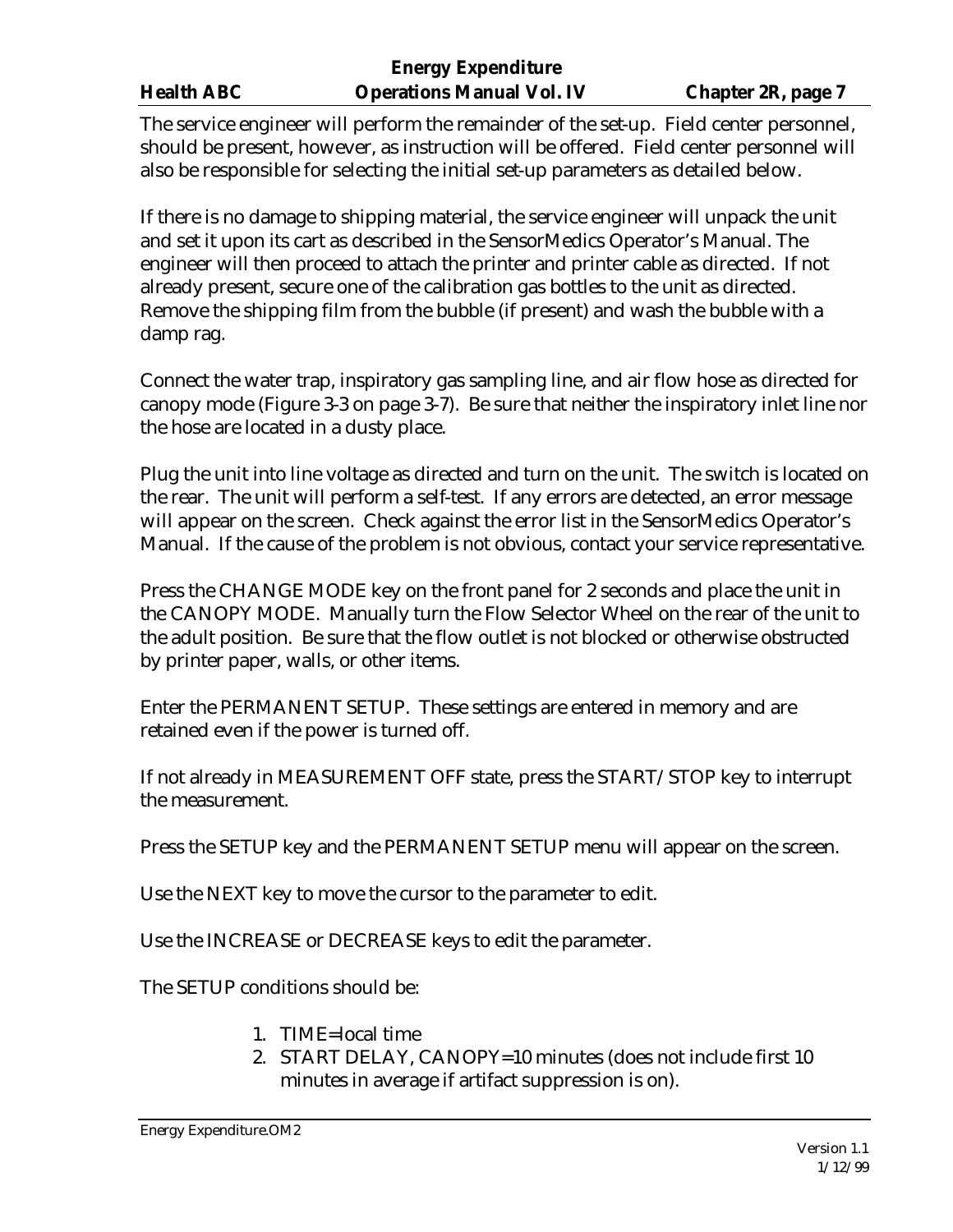- 3. UNITS =  $KJ$ , CM,  $KG$
- 4. DATA DUMP= xxx (to be determined)
- 5. POWER ON SETTING = Canopy
- 6. ARTIFACT SUPPRESSION = on
- 7. AVERAGING  $=$  off
- 8. VT ALARM is not active in the canopy mode. Either setting.
- 9. PRINTER OPERATION = Num (minute by minute printer op)

Set the printer options.

Press DISPLAY/PRINTER key Press PRINTER OPTIONS Select NUMERIC using the SELECT key to move cursor. Press NORMAL SCREEN

This completes the initial set-up. In addition to these items, the service representative will perform a series of quality control tests. If the unit has performed appropriately during set-up, then it will be the energy expenditure technician's responsibility to run a series of five methanol burns to check the calibration. See section C.7 for directions.

### **C.6 Semi-monthly Equipment Check**

Drain the water trap. Note: as with all physiologic fluids, the contents of the water trap should be treated as a potential biohazard and handled with care. Inspect the inspiratory gas sampling line and small metal line connector for blockage by dust or other debris.

Inspect all tubing for leaks and insure that all connections are secure. Clean the air filter on the cooling fan at the rear of the unit. Remove and knock the dust and dirt from the filter. Wash with warm water, drain on a paper towel and let air dry. Reinstall filter.

Clean the exterior of the unit with a rag dampened with a mild detergent. Avoid excess water that might seep into the unit. Avoid contact with plugs and connectors.

Inspect cords for fraying or other damage.

Confirm that all connectors are secure.

Check supplies and order as needed.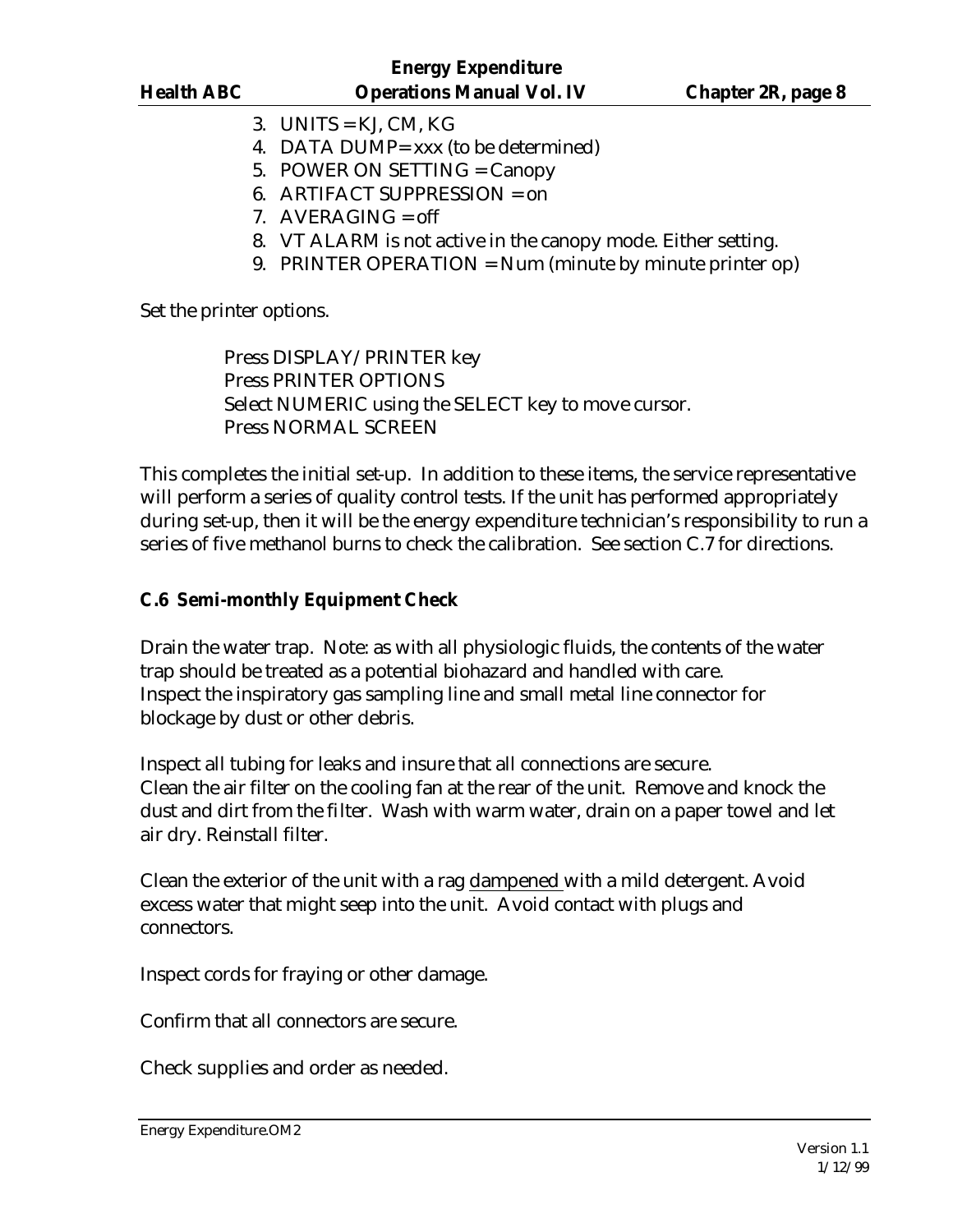Calibrate the pressure transducer

Call the local weather bureau for the current atmospheric pressure Convert to mmHg =  $25.4$  x pressure in inches of Hg (usually between 720-750 mmHg)

Press CAL key to call the CALIBRATION MENU

Select PRESSURE (key 2)

Adjust the pressure to equal atmospheric pressure as calculated above Perform a methanol burn to check calibration as described in section C.7.

# **C.7 Methanol Calibration Burn**

The methanol calibration burns are performed to calibrate the flow rate and the respiratory ratio (a.k.a. respiratory quotient). Methanol is preferred over ethanol because it is easier to obtain at high purity. Methanol burns must be performed as part of the initial testing of equipment performance and energy expenditure technician certification. Additional burns must be performed every two weeks to track any drift in the equipment and recalibrate should such drift be observed.

- 1. If the metabolic monitor is off, turn it on and let it warm-up for at least 30 minutes.
- 2. Check that the unit is in the MEASUREMENT OFF mode.
- 3. Place the unit in the CANOPY MODE and set the flow wheel to adult mode.
- 4. Press the Cal key and the CALIBRATION MENU will be displayed.
- 5. Press GAS (key 1, next to screen) to start the calibration.

The unit will begin a baseline check. Avoid long term breathing within 18" of the unit as it is measuring room air and it may detect your breath as baseline.

6. The BASELINE CHECKING screen should appear. You will be requested to wait until stable readings are obtained.  $\rm O_2$  should read 21.0% and CO $_2$  should read 0.03%.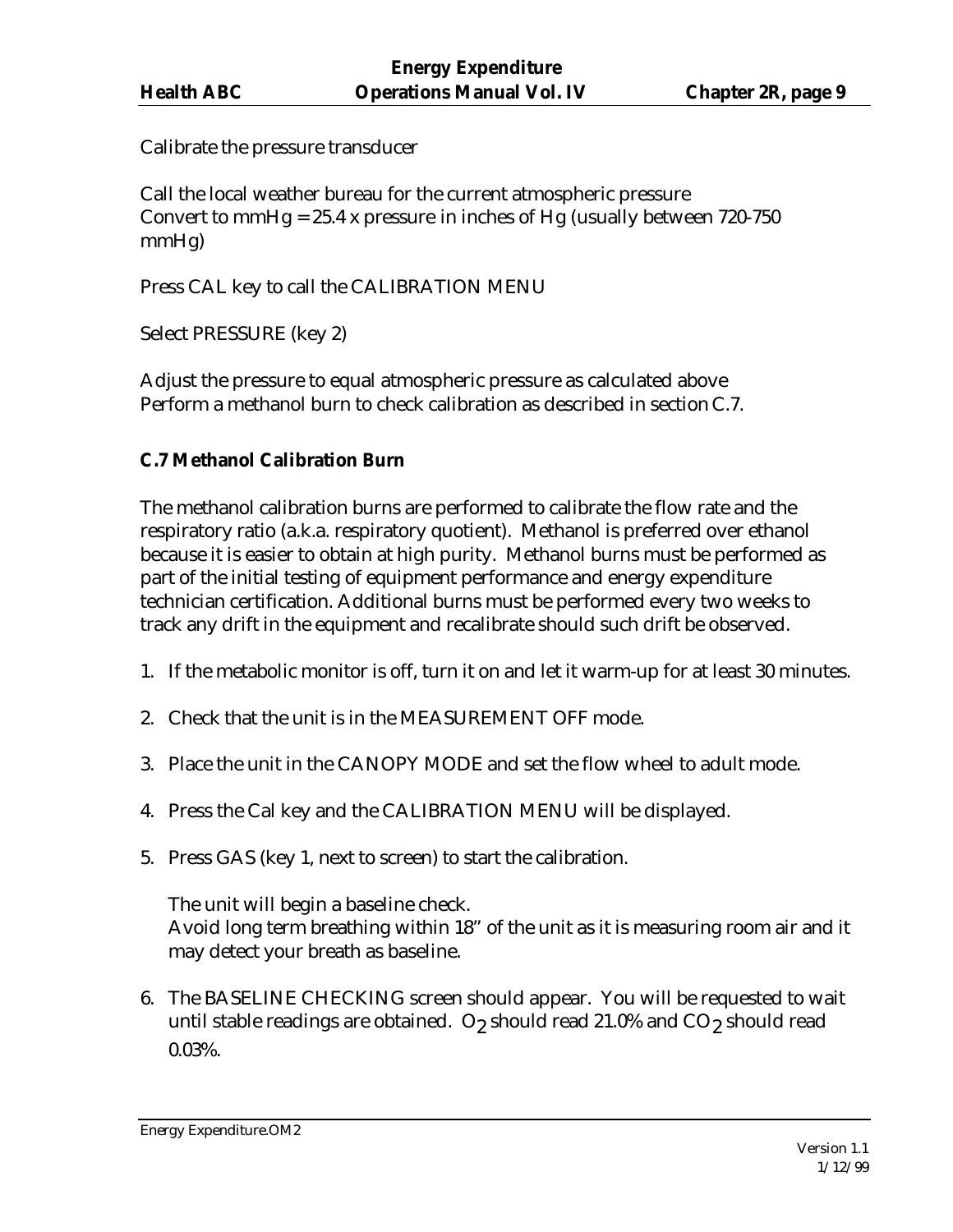If the ambient  $\mathrm{CO}_2$  level is below 0.03%, then the internal soda-lime water absorber is exhausted. Contact the local service representative for replacement.

7. The unit will automatically proceed to the GAS CALIBRATION screen. The unit will perform a calibration by admitting gas automatically from the internal calibration gas can.

It is assumed that the calibration gas is Datex 95.0%  $\mathrm{O}_2$  and 5%  $\mathrm{CO}_2$ . Other calibration gases should not be used for the Health ABC.

If this does not proceed, press START/STOP to interrupt. Return to the CALIBRATION MENU. Press GAS SETUP and select automatic mode. Return to step 5.

8. The unit will automatically proceed to the ADJUSTING VALUES screen. If all proceeds within fail-safe limits, the unit will display "Calibration completed." The  $\mathrm{O}_2$  concentration should read 95.0% and the  $\mathrm{CO}_2$  concentration 5.00%.

If the Datex calibration gas bottle is low in gas, the unit will detect a decreasing gas concentration. It will display the message BOTTLE EMPTY and NO CALIBRATION GAS. Replace the bottle with a fresh Datex bottle with  $95.0\%$  O<sub>2</sub> and 5% CO<sub>2</sub>. The bottle is located behind the right back (front in some cases) panel. It is attached via a threaded connector. Twist the new can into place and be sure that the connection is tight. If not the calibration gas will leak out and need to be replaced again.

If the adjustment to the calibration gases exceeds 3%, but less than 5%, the unit will display ADJUSTMENT OVER 3% OF O $_{2}$  (or CO $_{2}$ ). PLEASE REPEAT CALIBRATION. Please do so. If the calibration remains unstable, contact your local service representative.

If the adjustment exceeds 5%, the unit will not adjust the concentration. The unit will display MAXIMUM ADJUSTMENT FOR O $_{2}$  (or CO $_{2}$ ) 5%. PLEASE REPEAT CALIBRATION. Check the calibration gas bottle to be sure the connection is tight and the correct gas is in use. If not, contact the local service representative.

- 9. Connect the methanol burn kit as shown in figure 5-7 on page 5-9.
- 10. Select the following: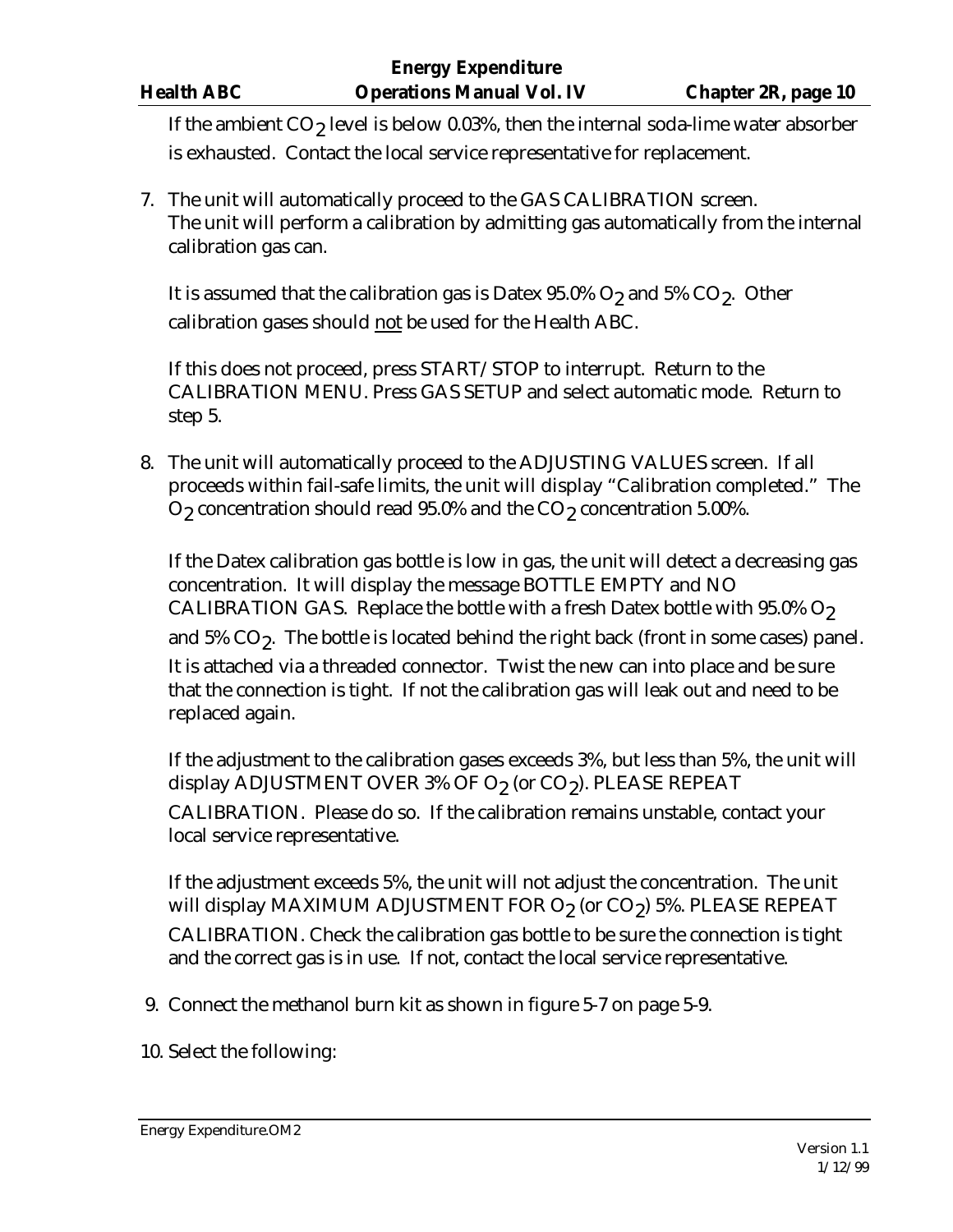Clear possible old results using the END menu.

Go to the DISPLAY OPTIONS menu and select AVERAGING OFF.

Select ARTIFACT SUPPRESSION OFF.

Go to PRINTER OPTIONS and select NUMERIC PRINTER OUTPUT.

Using the pipette from the burn kit, fill the alcohol burn vessel with **exactly** 5.0 mL (+1%) of methanol.

Between uses the methanol should be stored in a sealed jar with desiccant. If the methanol bottle is less than 1/3 full, purchase a new bottle and properly dispose of the old methanol.

11. Using a pipette bulb or pipette wheel (do not mouth pipette), fill the pipette to above the mark. There should be no air bubbles in the pipette. Slowly release methanol until the base of the meniscus is level with the 5.0 mL mark.

Touch the drop at the tip to the methanol bottle.

Let the methanol drain into the burn vessel.

Touch the drop at the tip to the burn vessel. Do not blow out the pipette.

Recap the methanol bottle and return to storage.

Do not wait more than 2 minutes after filling the vessel to start the burn in order to minimize evaporative loss.

- 12. Start the measurement by pressing START/STOP. The measurement sequence will begin after a 30 second delay, and the measurement time on the display will be reset to zero.
- 13. After the measurement time is set to zero, light the methanol. Use appropriate caution for working with a burning fluid in order avoid burning yourself or starting a larger fire.
- 14. Place the cover over burn vessel immediately after lighting the methanol.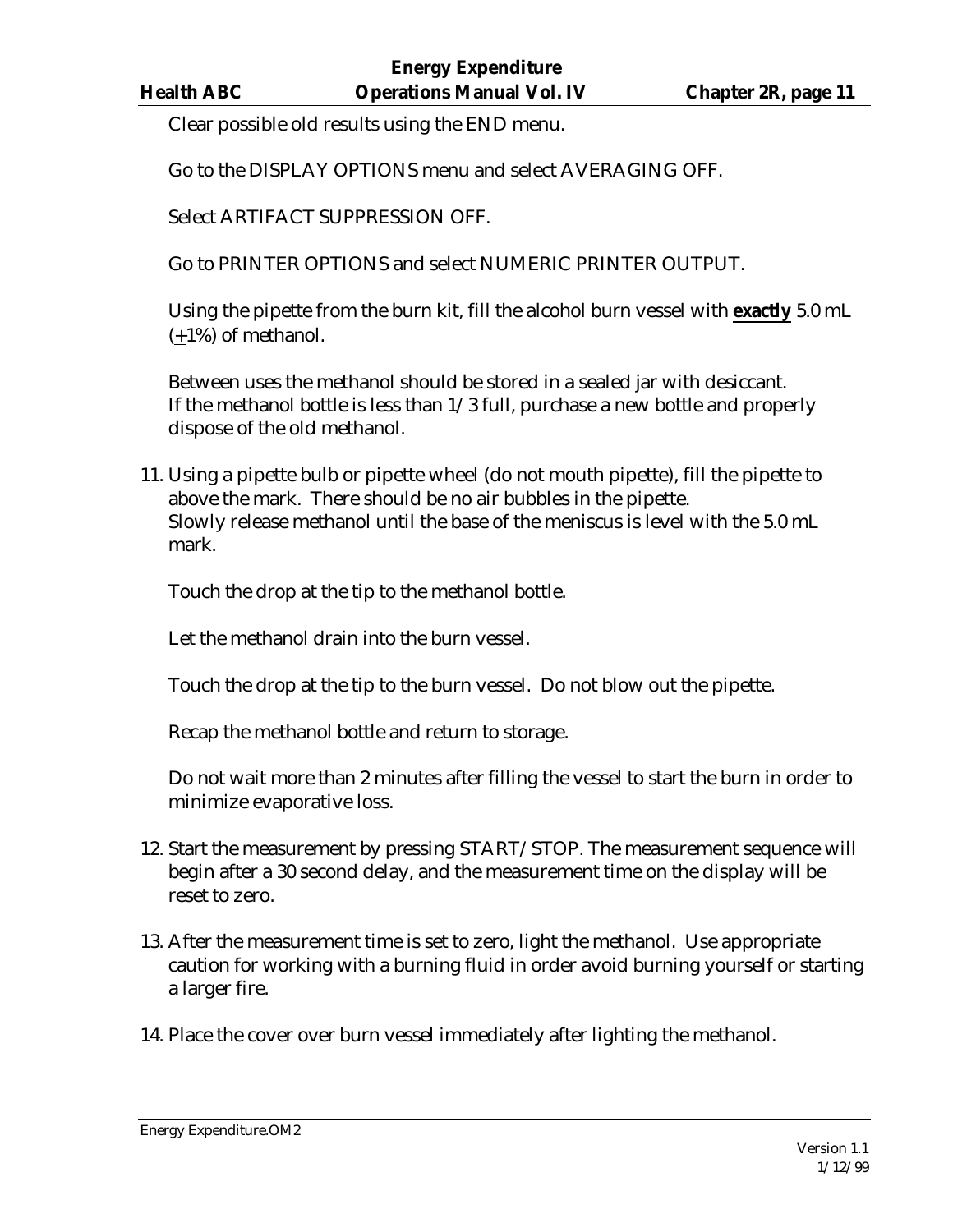- 15. The flame will burn out after about 20 minutes and the no breathing alarm will sound. Suppress the alarm and wait until the  $V_{CO2}$  has been below 10 mL/min for two consecutive minutes. Press START/STOP to end the measurement.
- 16. Visually confirm that all of the methanol has burned. If not, cool and dry the vessel and repeat the test.
- 17. Calculate the results after completion of the methanol burns. To assess the flow rate calibration, sum the minute by minute  $V_{C_1}$  values across the entire measurement.

To assess the RQ, sum the minute by minute  $V_{\Omega}$  values across the entire measurement. Calculate the respiratory ratio =  $V_{CO2}/V_{O2}$ If the calibration was successful the  $V_{CO2}$  should be between 2778-2891 mL and the respiratory ratio between 0.65-0.69 (see Appendix 1 for details).

If the calibration was unsuccessful (one burn outside the above ranges), perform a third methanol burn.

If two of the methanol burns were unsuccessful, contact the EERC (608-263-5477 or 262-1082).

- 18. Enter the  $V_{CO2}$  and respiratory ratio values in the Deltatrac maintenance log (Appendix 3).
- 19. After cooling, pack the burn kit away in a manner that protects it from breakage.
- 20. Complete the methanol burn transmission form and transmit the data to the EERC via fax:

Dale Schoeller Nutritional Sciences University of Wisconsin – Madison 608-262-5860

# **C.8 Adjustment of Flow Rate**

Adjustment of flow rate calibration should only be performed in collaboration with the EERC. The adjustment is made to bring the Deltatrac II back into calibration if the methanol burn data indicates that the flow unit has drifted relative to the factory setting. Incorrect adjustment will produce inaccuracies in the resting metabolic rates.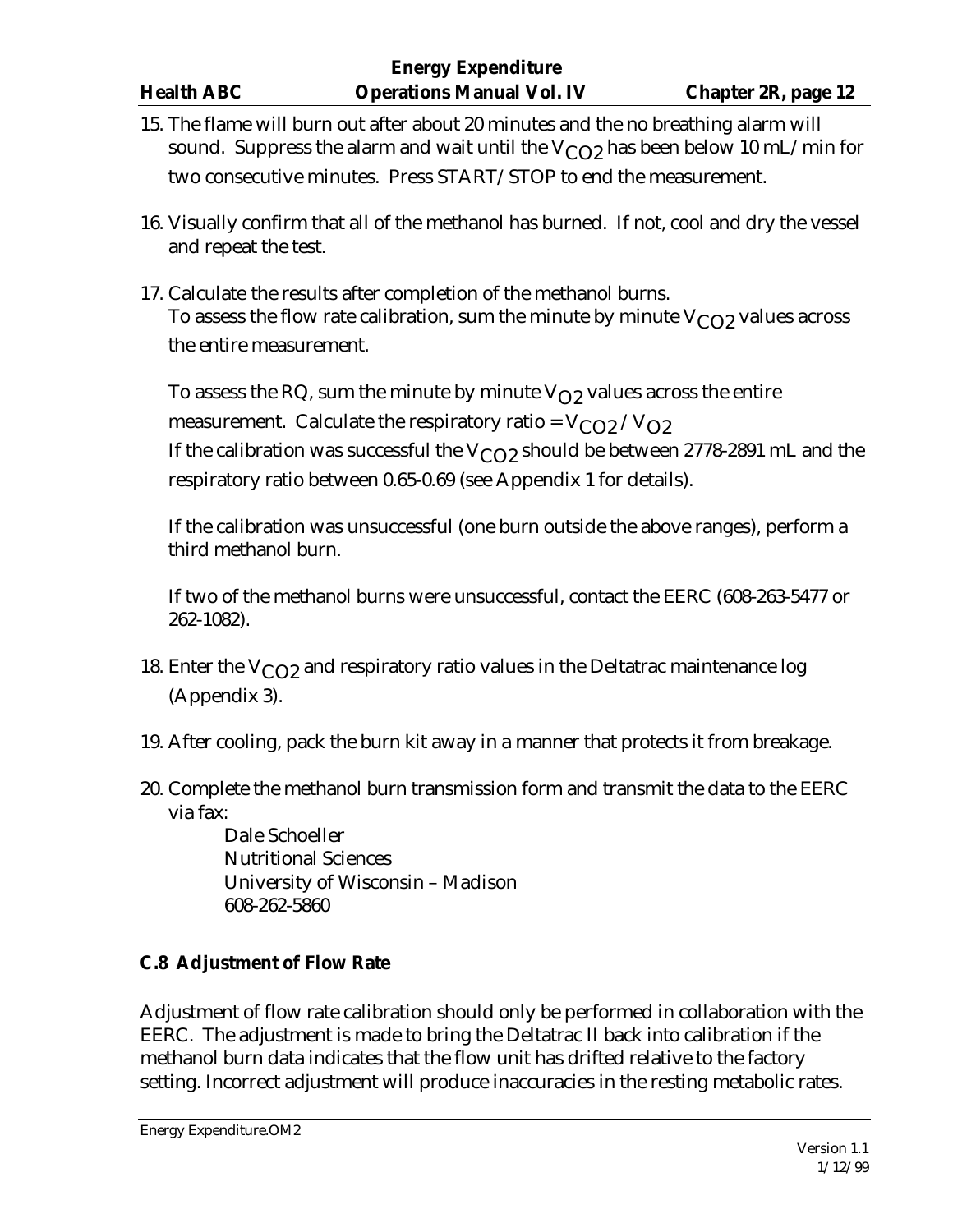- 1. The Metabolic Monitor power should be off.
- 2. Hold down key 1 and turn on the power to the unit (switch is on the rear panel).
- 3. The display should be the FACTORY SETTINGS menu.
- 4. Move the cursor to Flow Calibration (key 1 or 2) and press key 4.
- 5. Adjust the ADULT flow constant to the new value.
- 6. Write the date and new flow value on the calibration label on the rear panel.
- 7. Enter the new flow value in the maintenance log (Appendix 3).
- 8. Repeat the methanol burn calibration.

### **D. Measurement of Total Energy Expenditure**

Total energy expenditure will be measured during the year 2 clinic visits. The measurement will require two clinic visits separated by 12 to 16 days. During the first visit, the participants will receive the oral loading dose of doubly-labeled water and produce the physiologic specimens for measurement of tracer equilibration. During the second visit, they will produce the final specimens for measurement of tracer turnover and have their resting metabolic rate measured. Both visits require that the participants arrive at the field center in the fasted state.

### **D.1 Participant Safety and Exclusions**

Total energy expenditure will be measured on the same subset of the Health ABC cohort in which resting energy expenditure is measured.

There are five general exclusion criteria for participants in the energy expenditure protocol. These are:

- 1. Insulin using (dependent) diabetes mellitus.
- 2. A requirement for supplemental oxygen.
- 3. Blood transfusions, administration of blood products, or administration of intravenous fluids in excess of 500 mL in the week previous to the first energy expenditure visit or an expectation of same during the period between the first and second energy expenditure visit.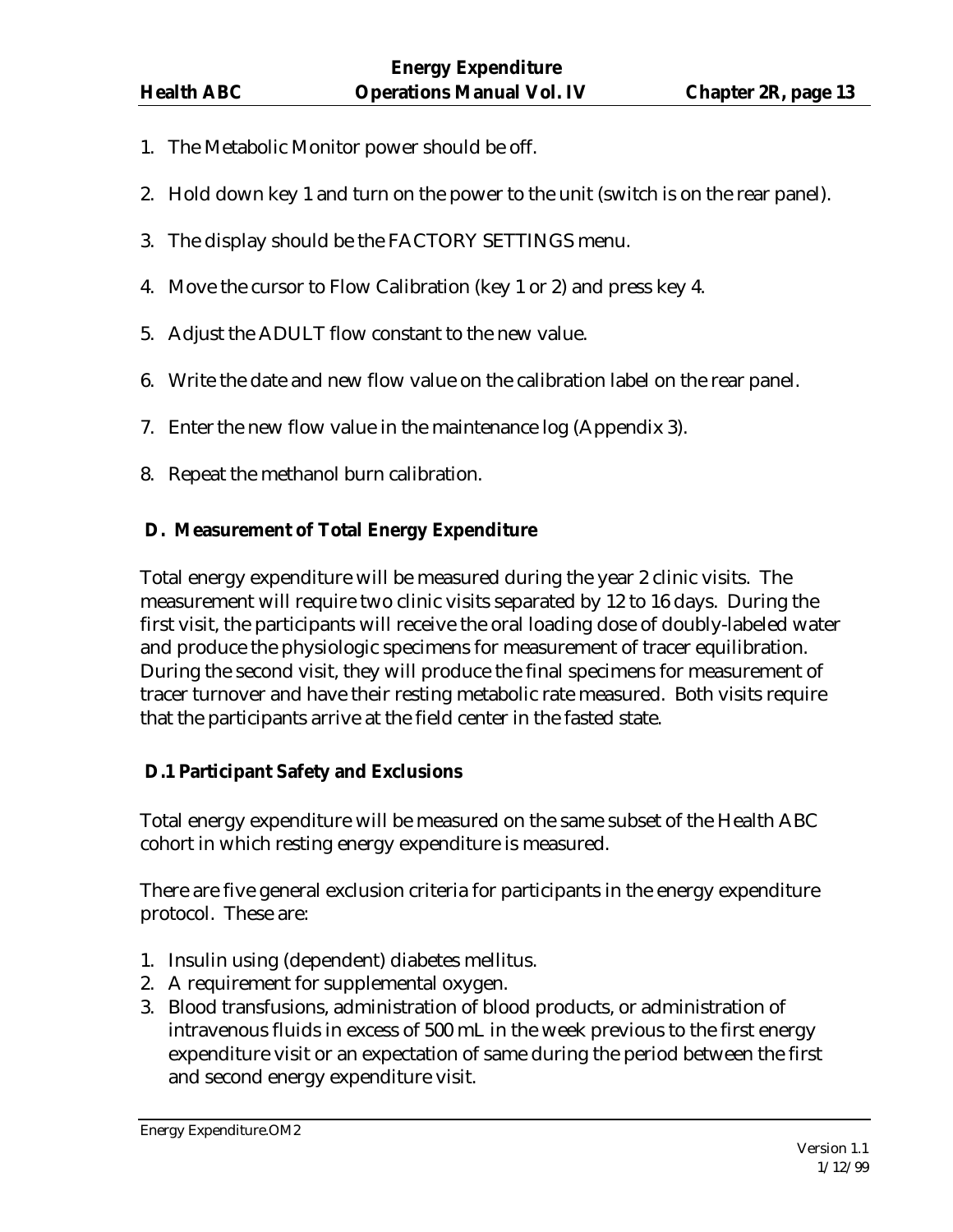- 4. Travel in excess of 200 miles away from home during week prior to energy expenditure visit 1 or an expectation of same during the period between visits 1 and 2.
- 5. Claustrophobia which would cause the participant to become anxious when the plastic RMR hood is placed over their head.

The primary safety concern is that the loading dose of doubly-labeled water may cause temporary vertigo. This, however, is rare at the small tracer dosage used for this study. As a precaution, however, the participants should sit down when drinking the loading dose and should remain seated for 15 minutes after drinking the loading dose. Because the participants are arriving at the center in the fasted state, there is also a potential for hypoglycemia. Care should be exercised when the participants stand up to ensure that their balance is sound.

### **D.2 Pre-examination Procedures-Recruitment**

The energy expenditure protocol will have an enrollment of 500-800 participants between the two field centers. The projected recruitment is 250-400 participants from each center.

The potential participants for the energy expenditure protocol will be selected at random from year 2 clinic visit lists. The randomization will be performed by the Health ABC Coordinating Center and a list of participants eligible for the energy expenditure protocol will be sent to each field center.

At the time the participants are being scheduled for their year 2 clinic visit, they must be asked if they are interested in participating in the energy expenditure protocol. If interested, a screening must be performed to eliminate participants based on the exclusion criteria. One to two participants can be scheduled on a given day for inclusion in the energy expenditure protocol. Please remember, however, that the energy expenditure protocol requires two visits with the second visit being 12 to 16 days after the first. It may prove difficult for the field center staff should one schedule two energy expenditure initial visits on a day in which two return visits are also scheduled.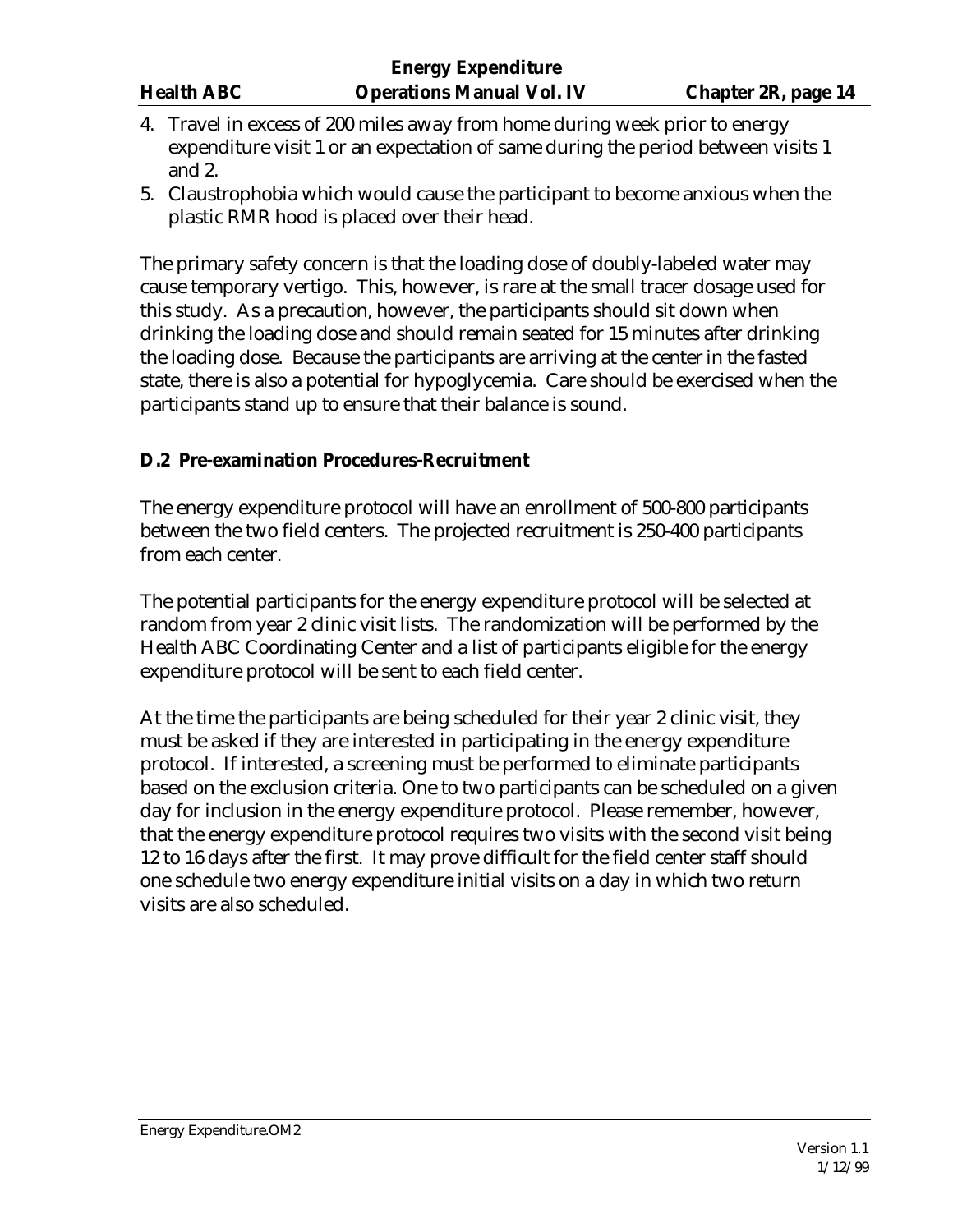# **The participants designated for potential entry by the randomization process should be asked the following:**

Script: "*We would like you to participate in a special study of energy use as part of your upcoming visit. This study involves measuring how many calories you burn at rest and in doing your normal daily activities. The testing procedures are not painful and can not harm you. You will, however, need to come back to the Health ABC clinic about two weeks after your regular visit. This extra examination will take 2-3 hours and you will receive \$20 and learn how many calories you use.*"

*"Would like to hear more about this study of energy use?"* If no, schedule the regular visit. If yes, proceed with the script:

*"The tests for measuring energy use are really quite simple. At your regular clinic visit you will be given four ounces of a special kind of water to drink that will allow us to measure how many calories you burn during the next two weeks. This special water is tasteless and harmless. During this visit you will be asked to provide four urine samples and one blood sample. You will also be asked to return 12 to 16 days later to give two more urine samples. At this return visit you will have a test to measure how many calories you use at rest. For this test you will be asked to lie in bed and a clear plastic bubble will be placed over your face for about 40 minutes. A Health ABC researcher will be with you to measure the amount of oxygen you breathe while resting. This return visit will take 2 to 3 hours."*

 *"Would you like to participate?"* If no, schedule regular visit. If yes, continue with phone screen:

"*Are you currently using insulin by injection for diabetes?"*

# **no-proceed (note: oral agents are not exclusionary)**

yes-thank them for their interest and tell them they are ineligible.

"*Are you taking supplemental oxygen?"* no-proceed

yes-thank them for their interest and tell them they are ineligible

"*Are you planning a trip that is more than 200 miles from your home in the next four weeks?"* no-proceed yes-thank them for their interest and tell them they are ineligible.

"*Are you scheduled for major surgery in the next fours weeks?"*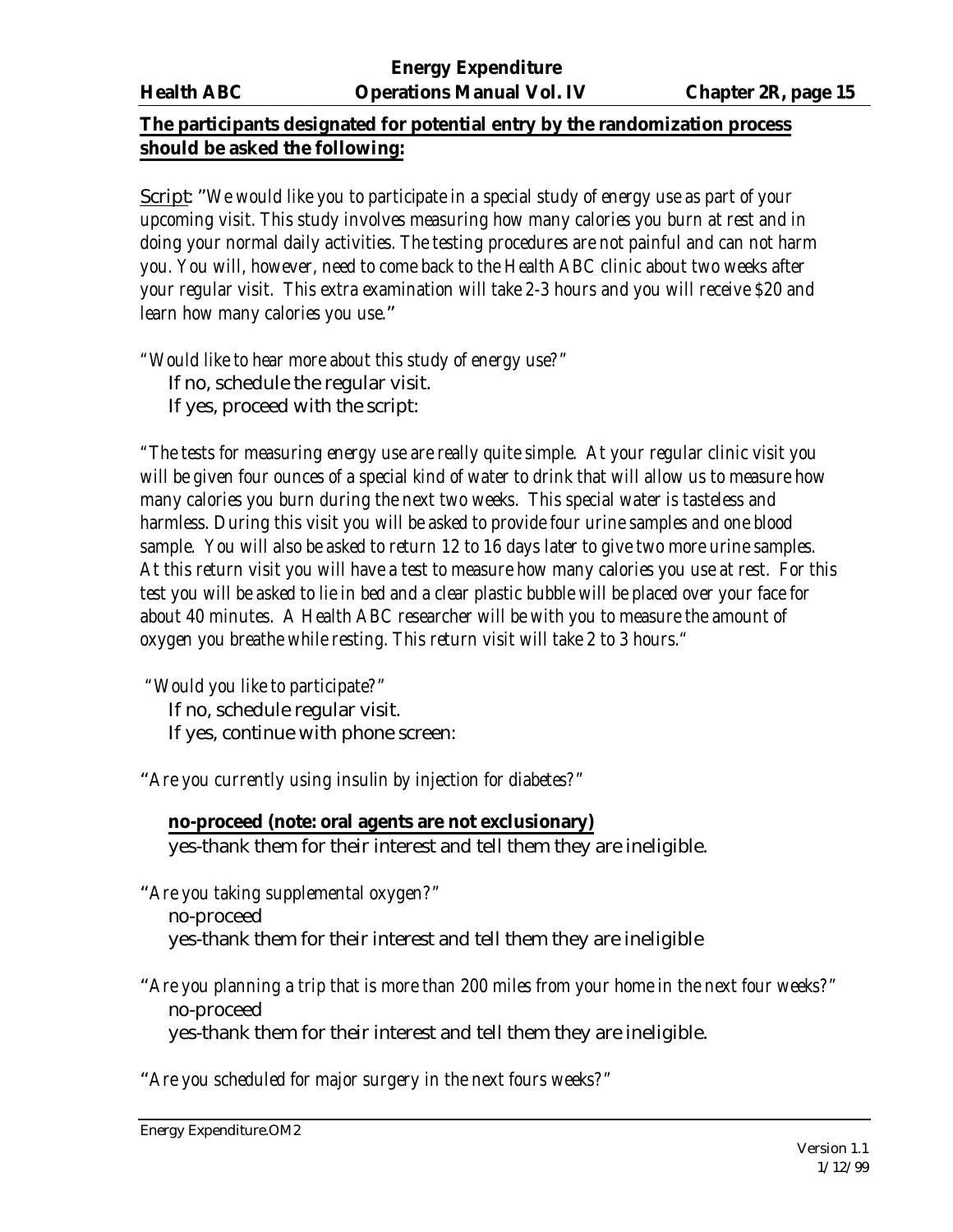#### no-proceed

yes-thank them for their interest and tell them they are ineligible.

"*Have you received a blood transfusion or any intravenous fluids in the past week?*" no-proceed

yes-thank them for their participation and tell them they are ineligible.

*"The test to measure energy use involves placing a clear plastic bubble over your head. Air will be drawn through the bubble and a Health ABC researcher will be with you during the test. Do you think you would be comfortable during the test*.

yes-proceed no-probe for claustrophobia. If the participant is claustrophobic, thank them for their participation and tell them they are ineligible.

Schedule the participants who qualify for **two clinic visits**: 1) The regular year 2 visit and 2) the second visit 12 to 16 days after the regular year 2 visit. Although scheduling is easier if the second visit is exactly two weeks later than the first, the second visit can be plus or minus two days relative to the preferred date.

# **D.3 Pre-examination Procedures-Workday before First EE Visit**

(Regular year 2 exam)

On the workday prior to the first visit, the participant should be contacted and reminded they should not eat after 10:00 pm the night before their clinic visit.

Script: "*You are scheduled for a clinic visit at (time and date). During this visit, you will have a fasting blood sample collected and undergo a test to measure the number of calories that you burn. In order to obtain accurate test results, you must not eat or drink any calorie containing beverages after 10 pm on the night before your visit.*

# **D.4 Pre-examination Procedures-Day of Exam**

(Regular year 2 Clinic Visit)

Prior to the arrival of the participants, check the following supplies:

- A preweighed bottle of doubly-labeled water appropriate for the weight of the participant.
- Hospital gown.
- Rinse water (50 mL).
- A can of Sustical and cup for drinking.
- 1 red top blood collection tubes, needles and syringes for blood draws.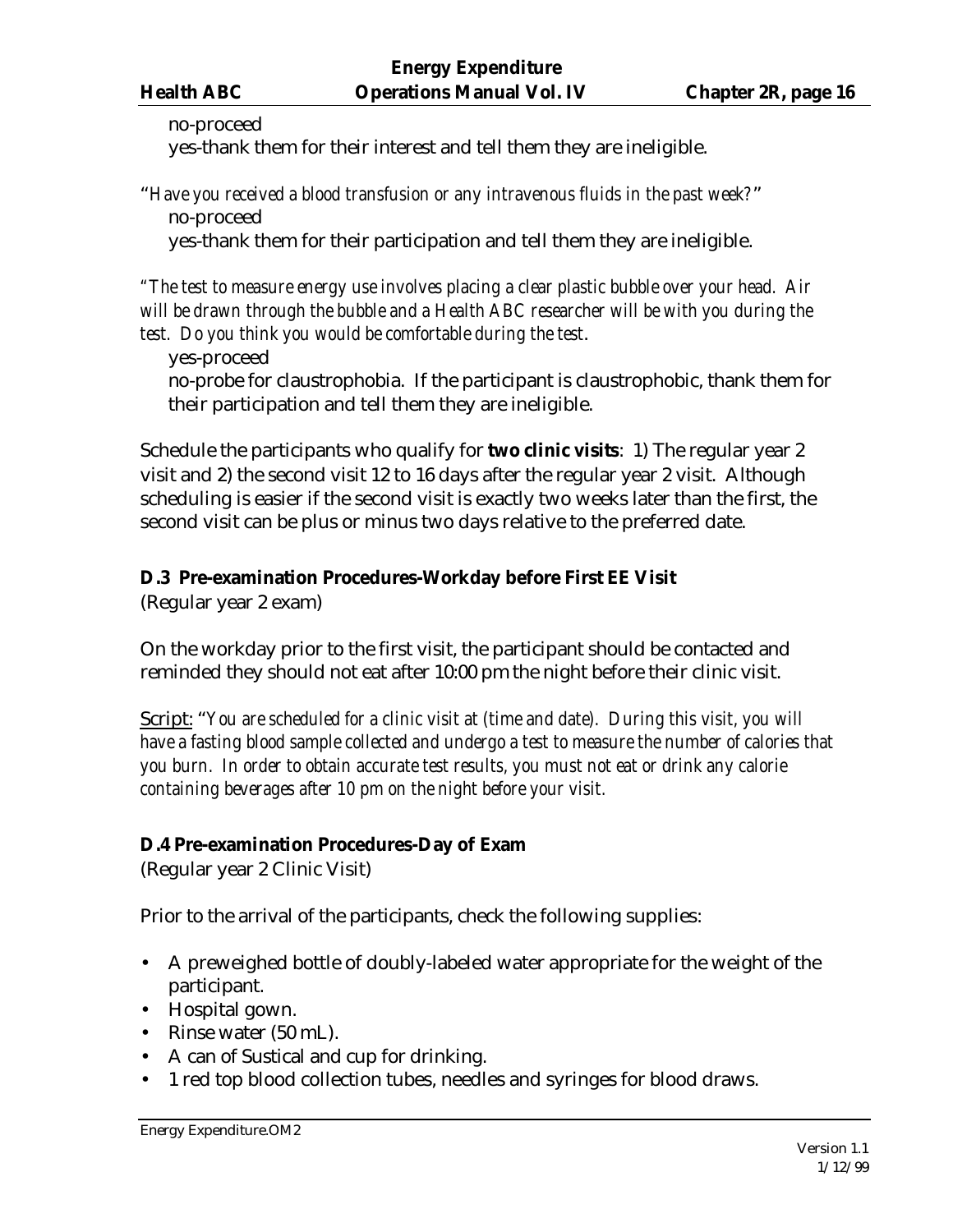- 4 screw capped urine cups.
- 5 Cryotubes for serum storage.
- 5 Pasteur pipette
- Ziplock bag.
- Energy Expenditure (Visit 1) Form.

The questions for energy expenditure visit 1 are as below. Mark the answers on the Energy Expenditure (Visit 1) Form.

*"Have you traveled more than 200 miles from your home in the past week?"*

no-proceed

yes-The participant is not eligible for energy expenditure measurements.

*"Have you received a blood transfusion or any intravenous fluids in the past week?"* no-proceed

yes-The participant is not eligible for energy expenditure measurements.

*"How many hours ago did eat or drink anything (do not include water)?"*

Was it less than 4 hours since the participant had something to eat or drink (do not include water).

If not, then proceed.

If less than 4 hours ago, ask the participant to wait until 4 hours has elapsed since last food/drink was consumed before proceeding.

# **D.5 Examination Procedures-First EE Visit**

(Regular year 2 Visit)

- Get participant weight from page 7 of the Year 2 Clinic Visit Workbook.
- Enter the weight in the Energy Expenditure (Visit 1) Form.
- Obtain a urine specimen.
- Cap, label the specimen with participant's ID and specimen number and place in temporary storage.
- Enter the date and time on the Energy Expenditure (Visit 1) Form.
- Select a doubly-labeled water bottle appropriate for the participant's weight (see table below).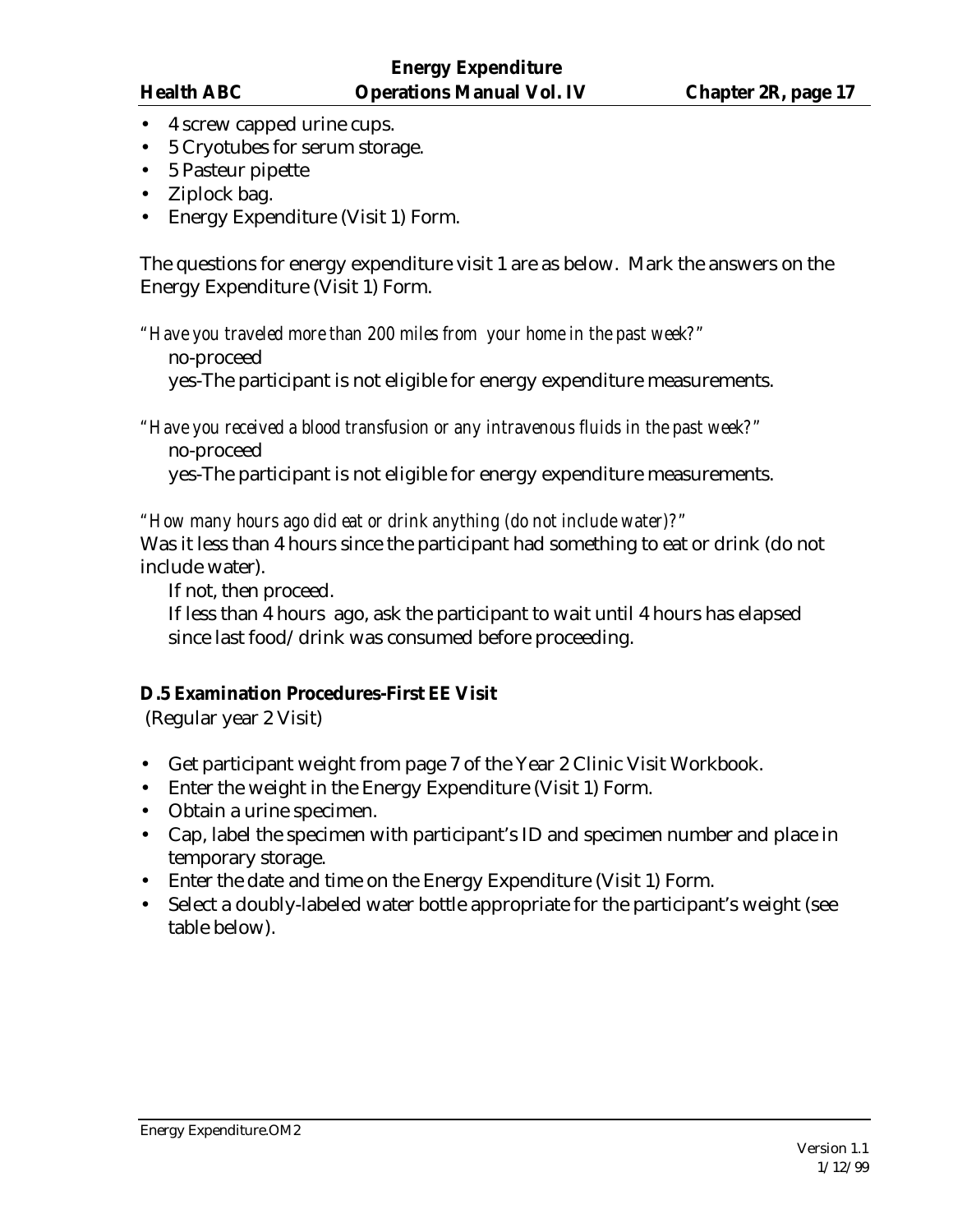| .       |
|---------|
|         |
| Operati |

| <b>Females</b> | <b>Body weight</b>     | <b>Dose</b>    |
|----------------|------------------------|----------------|
|                | $\leq 65$ kg           | (64.0 g)<br>A  |
|                | 65 kg to $\leq 80$ kg  | (80.0 g)<br>B  |
|                | 80 kg to $\leq 105$ kg | (96.0 g)<br>C  |
|                | $>105$ kg              | (110.0 g)<br>Ð |
|                |                        |                |
| <b>Males</b>   | $\leq 55$ kg           | (64.0 g)<br>A  |
|                | 55 kg to $\leq 70$ kg  | (80.0 g)<br>B  |
|                | 70 kg to $\leq$ 95 kg  | (96.0 g)<br>C  |
|                | $>95$ kg               | (110.0 g)      |

- Ask the participant to drink all of the doubly-labeled water from the preweighed bottle.
- If any labeled water spills, mop up with the preweighed tissue in the ziplock bag. Return tissue to bag and seal.
- Mark the Energy Expenditure (Visit 1) form regarding spillage.
- Place about 50 mL of water in the dose bottle, cap and mix. Ask the participant to drink the rinse water.
- Enter the bottle number, dose information and time on the Energy Expenditure (Visit 1) Form.
- 1 hour after the dose. Provide the participant with an 8 oz can of Sustical and allow them to drink this. This is provided to minimize the discomfort of the fast.
- 2 hours after the dose. Obtain a urine specimen. Label the container with participant's ID, date and specimen number in temporary storage.
- Offer the participant a drink of water, tea, or coffee to maintain urine production. Record time and volume consumed.
- 3-4 hours after the dose. Obtain a urine specimen. Label the container with participant's ID, specimen number and place in temporary storage.
- Offer the participant a drink of water, tea, or coffee to maintain urine production. Record time and volume consumed.
- Enter the date and time on the Energy Expenditure (Visit 1) Form.
- 4-6 hours after the dose. Obtain a urine specimen. Label the container with participant's ID, specimen number and place in temporary storage. Obtain a 7 mL blood specimen in a red topped tube. Label the container with participant's ID, date and time and place in temporary storage.
- Enter the date and time on the Energy Expenditure (Visit 1) Form.

This completes the measurements for energy expenditure visit 1. Before the participant leaves, however, show the participant the Deltatrac metabolic monitor. Explain the procedure for measuring resting metabolic rate including the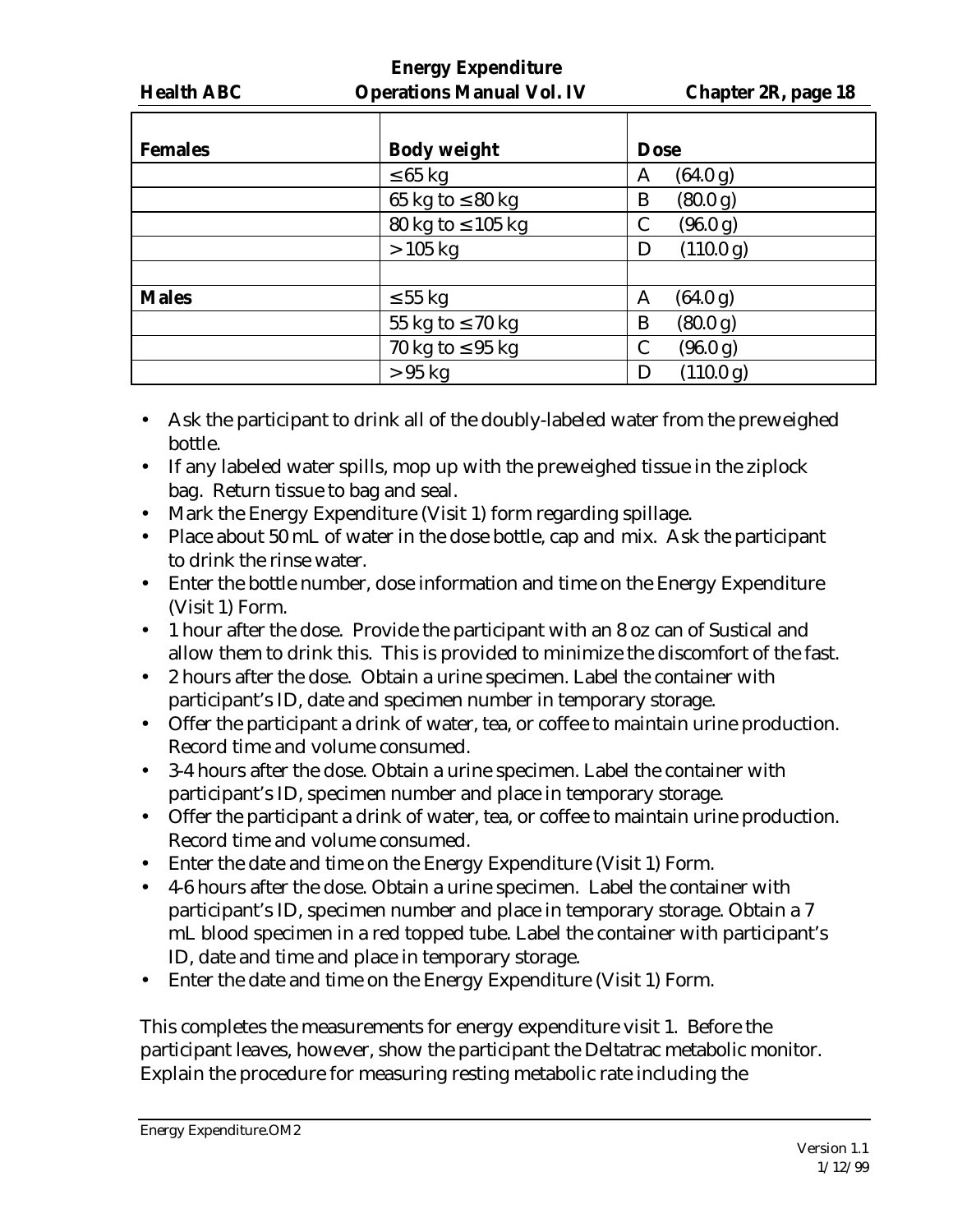importance of an overnight fast. If not in use, allow the participant to sit in the bed and try on the bubble. Be sure that the metabolic monitor is on and that all hoses are connected so that there is airflow through the bubble. The trial need not last longer than 1 or 2 minutes. The purpose of this is to reduce stress during the measurement that will be made in 12 to 16 days.

# **D.6 Post-examination procedure-EE Visit 1**

(Regular year 2 Visit)

Label the Cryotubes with the participant ID, date and times for each of the urine and blood specimens.

Centrifuge the blood specimen to separate serum.

Being careful to prevent cross contamination, transfer each urine specimen and the serum specimen to the appropriate Cryotube. Seal the tube, dry the outside of the tube and place in a ziplock bag with the participant ID. Store the tubes in a freezer (about –10 degrees C).

Scan the Energy Expenditure (Visit 1) Form to the Health ABC data base.

# **E. Measurement of Resting Energy Expenditure**

The resting energy expenditure will be measured in a return visit scheduled about 12 to 16 days after the year 2 clinical exam.

# **E.1 Participant Safety and Exclusions**

The primary safety concern is that airflow through the bubble is maintained while the bubble is in place over the participant's head. **Loss of flow due to a failure of the fan in the Deltatrac or due to a loose hose will cause discomfort and in an extreme case may cause asphyxiation. Although an alarm will sound if the unit does not detect breathing, the energy expenditure technician should remain with the participant throughout the measurement.** Care should also be exercised when the participant stands-up after the measurement should dizziness develop secondary to the fast.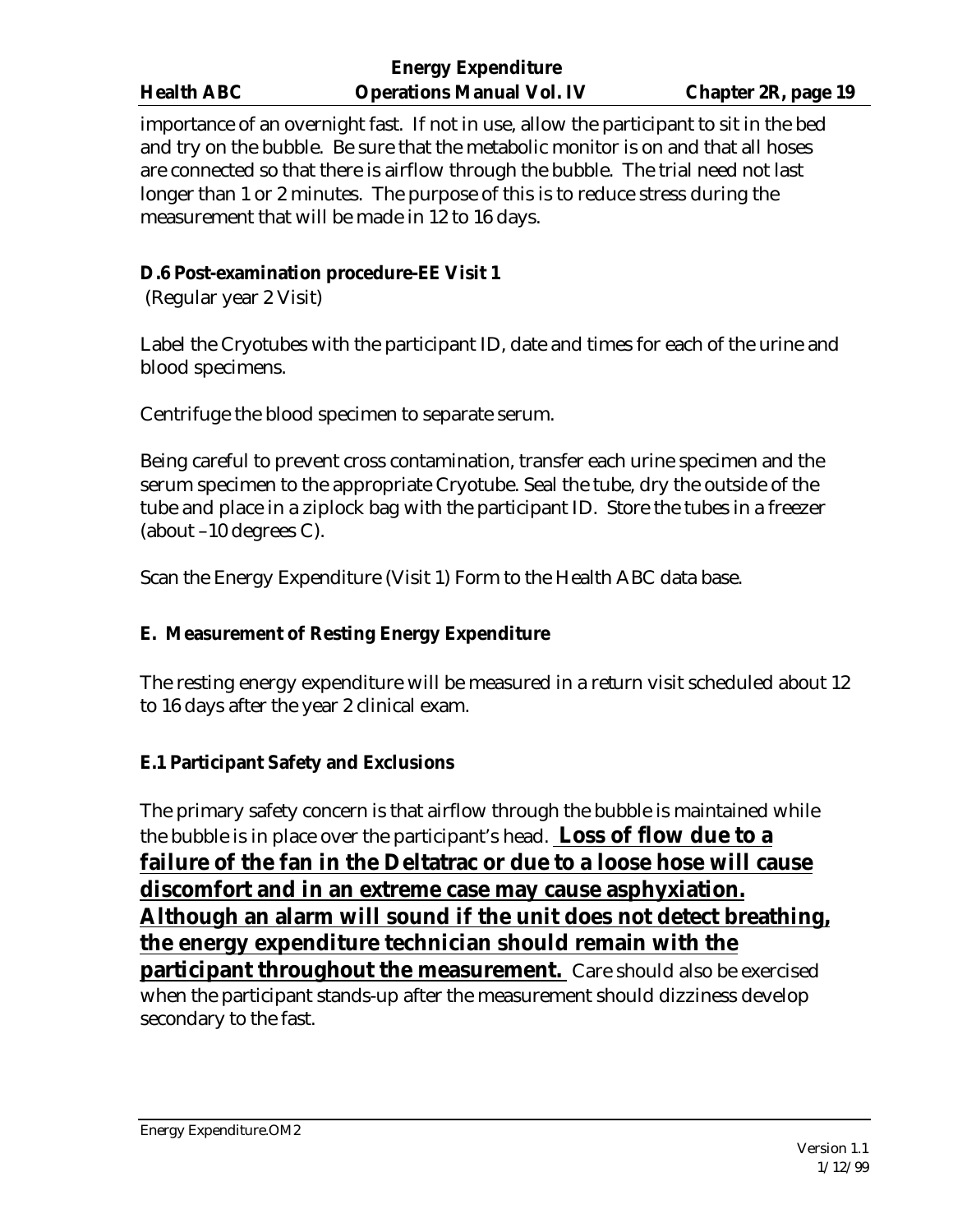#### **E.2 Pre-examination Procedures**

On the workday prior to the visit for measurement of resting metabolic rate, the participant should be contacted and reminded they should not eat after 8 PM the night before the scheduled clinic visit for measurement of resting energy expenditure.

Script: *"You are scheduled for a clinic visit at (time and date). During this visit, you will undergo a test to measure the number of calories that you burn at rest. In order to obtain accurate test results, you must not eat after 8 PM the night before the visit or on the morning before the visit. You may not drink any calorie containing beverages on the morning of your visit. It is also important that you do not smoke or take any nicotine products (chew, nicotine gums or patches), any caffeine containing products (coffee or tea other than decaf, colas or caffeinated soft drinks, or drugs to stay awake) for 2 hours before the visit.*"

### **E.3 Pre-examination Procedures-Exam Day**

On the morning of the visit, check the following:

- The Deltatrac metabolic monitor is plugged in and turned on so that it has "warmed-up" at least 30 minutes before calibrating prior to the measurement of resting metabolic rate.
- Check printer power and turn on if not already on.
- The printer is loaded with paper and Inkjet print head is writing clearly.
- Presence of a spare printer ink replacement unit.
- Set the top of the page. Position printer paper to top of page-press LF key on printer followed by pressing the blue button on the printer.
- The bubble and hoses are clean and clear and connected as Figure 3-3 on page 3- 7 of the vendor's manual.
- Check that the mixing chamber inlet plug is in place. Note this plug has a small hole in the center to let in a small flow of room air (Figure 3-3. Page 3-7 of vendor's manual).
- The water trap is not more than half-full. Empty if more than half-full.
- The flow selector wheel (on rear) is in the adult mode  $(40 L/min)$
- The bed is clean, functional and in the recumbent position with knees up.
- The Energy Expenditure (Visit 2) form is available.
- Check that the exam room is quiet, free of distracting activity, dimly lit, and temperature between 24-27°C (75-81°F).

Weigh the participant in a hospital gown and record weight in kilograms. Ask them to assume a recumbent position in the bed. To assure consistency between centers,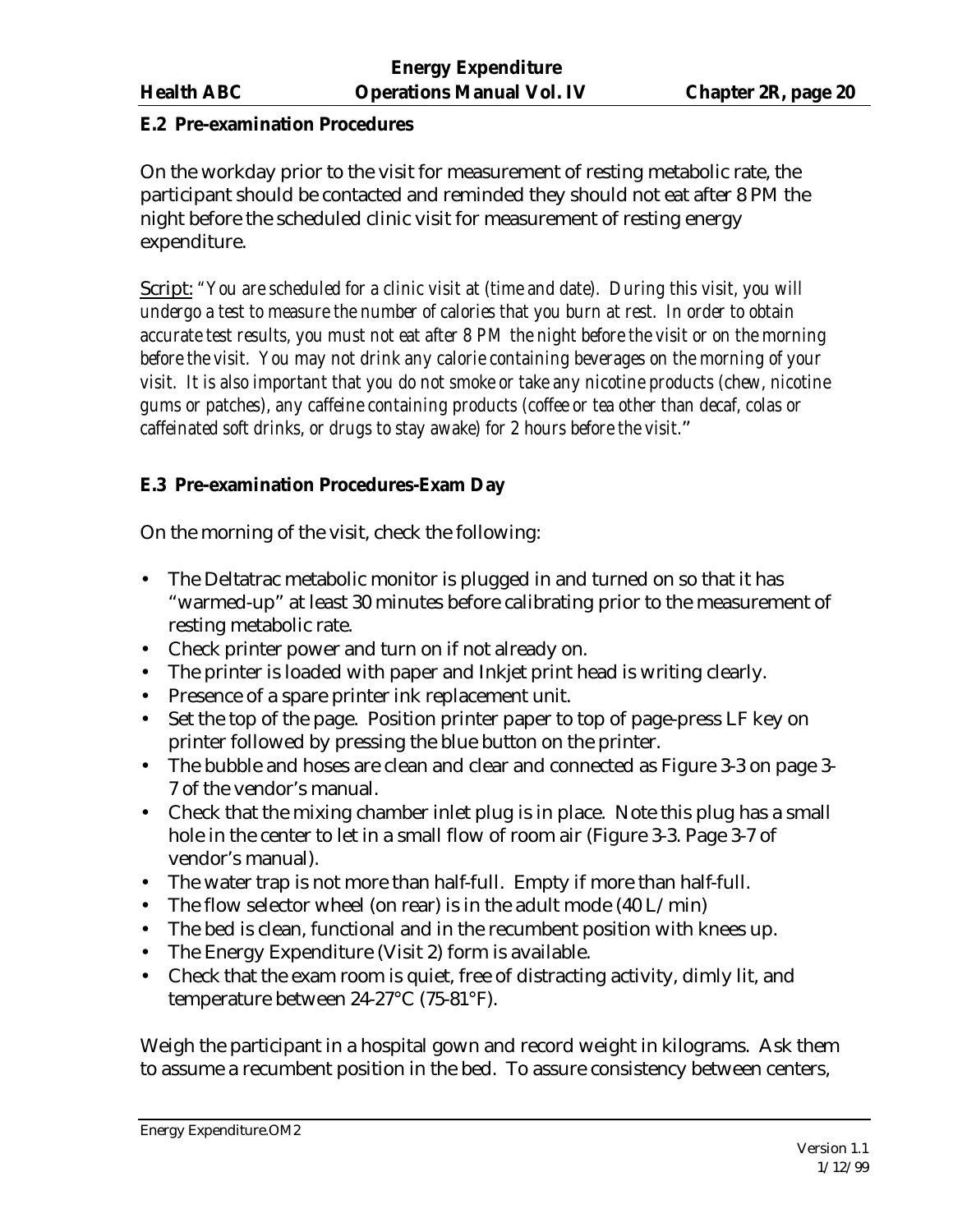the head should be raised 16 to 18" and the knee raised 8 to 10." Administer the Energy Expenditure Visit 2 Questionnaire (below). A master copy of the Energy Expenditure (Visit 2) form is located in the Appendix.

The questions for energy expenditure visit 2 are as follows:

*"Since your last clinic visit several weeks ago, did you cut down on things that you usually do, such as going to work or working around the house, because of an illness or injury?"* Record answer and proceed.

*"Have you traveled more than 200 miles from home since your last clinic visit several weeks ago?"*

Record answer and proceed.

*"Have you received a blood transfusion or any intravenous fluids since your last clinic visit several weeks ago?"*

Record answer and proceed

*"How many hours ago did you eat or drink anything (do not include water)?*

- If it is less than 6 hours since the participant had something to eat or drink (not including water), ask the participant to wait until 6 hours has elapsed since last food/drink was consumed before proceeding.
- If the participant would have to wait more than 2 hours, re-schedule a visit to occur during the next few days. Remind the participant to fast overnight before the visit.

*"Have you smoked a cigarette, pipe, or cigar in the past 2 hours?"*

- If more than 2 hours ago, proceed.
- If less than 2 hours ago, ask the participant to wait until the interval is 2 hours and then proceed.

*"Have you had a cup of coffee or another caffeinated beverage in the past 2 hours?"*

- If more than 2 hours ago, proceed.
- If less than 2 hours ago, ask the participant to wait until the interval is 2 hours and then proceed.

# **E.4 Measurement Procedures**

Obtain urine specimen U5.

Ask the participant to rest quietly for about 30 minutes.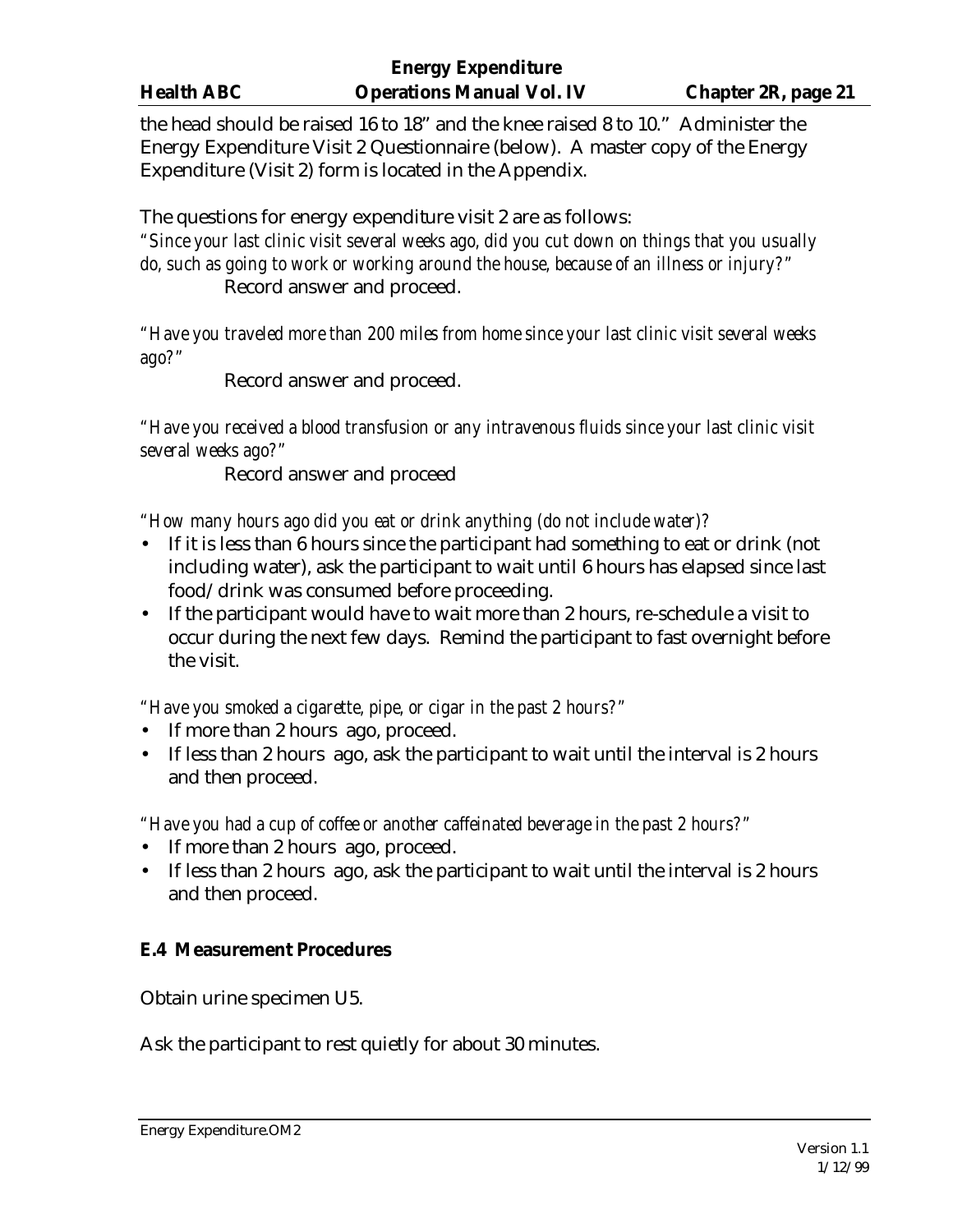If the participant feels cold, offer them a blanket. If the participant feels hot, alter the environment to insure that they do not sweat.

Administer the Energy Expenditure Visit 2 Questionnaire during the 30 minute rest period.

If the participant weighs in excess of 120 kg, change the Flow Selector Wheel to the obese range (80 L/min).

Check that the monitor is in canopy mode. Change if needed by pressing mode key for 1 to 5 seconds.

Check that the monitor is in the artifact suppression mode with a 10 minute start delay.

Check that the hoses from the bubble to the metabolic monitor are connected and that the unit is turned on.

Perform an autocalibration of the metabolic monitor.

Press PATIENT DATA.

Use the SELECT key to indicate the participant's gender.

Use NEXT key to select other variables (birth date, ht,wt)

Use the INCREASE/DECREASE keys to adjust value. Check that units are correct.

Nitrogen excretion: use the default value which is about 0.2g/kg/24h.

Press SAVE to enter the patient data in memory

Press NORMAL SCREEN to return.

Remind the participant that the measurement will last 40 minutes and they must lie relatively still and not talk, but remain awake for the measurement.

Write the participant's ID# and date on two sheets of paper and place in printer.

Place the bubble over the participant's head and spread the plastic drape as flat as possible to minimize leakage.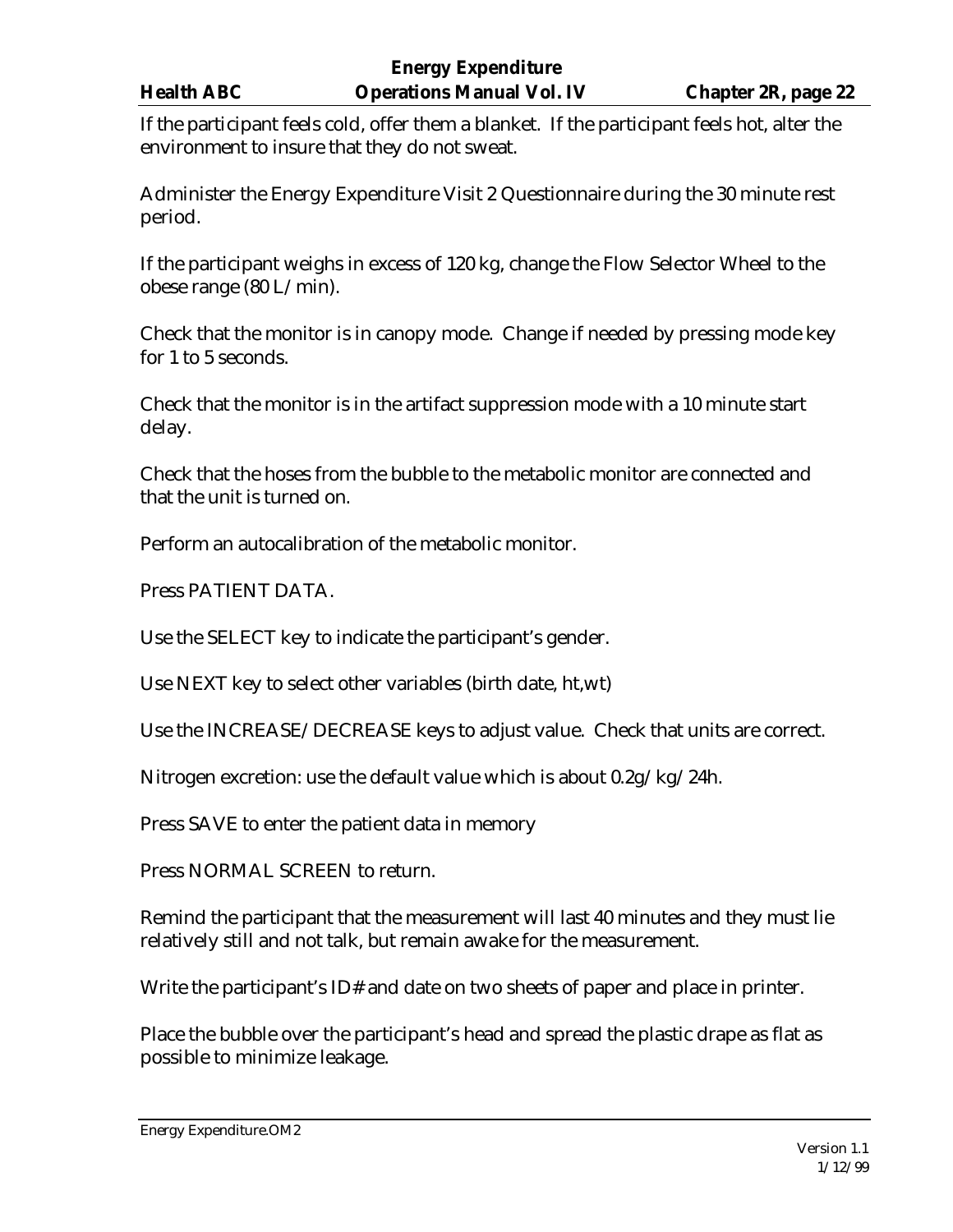Press the START/STOP key to begin the measurement. After a delay of about 30 sec, the measurement sequence will begin.

Record room temperature.

The printer should be reporting data on a minute by minute basis. Check connections, printer power or see PRINTER SETUP if it is not printing.

The measurement will proceed for 40 minutes.

# **The technician must remain with the participant and monitor gas flow alarms and visually check for labored breathing to insure that gas flow does not fail.**

The participant must remain at rest but not sleep.

The participant must not talk, except when necessary to communicate a potential problem. If the participant does talk, lift their arms to scratch an itch, shift their weight to prevent stiffness etc, indicate the time and movement on the printout using a pen or pencil.

Confirm that the participant is still thermally comfortable.

If the participant has to get up because they need use the bathroom, then the measurement can be interrupted. The measurement sequence, however, needs to be extended by 10 minutes. Press start to restart the measurement after the participant returns to bed and the bubble has been replaced as above. The next 10 minutes of data will be automatically left out of the calculation of mean RMR.

At 40 minutes, check the display data printout for a stable reading.

If the oxygen consumption (or energy expenditure) have been stable  $(+/-10\%$  for 30 minutes, press START/STOP to end the measurement.

If the data indicates a downward trend of 400 kJ/day or more during the final 30 minutes (not including the initial 10 minutes after putting on the bubble), or if the participant was moving for more than a few minutes, extend the measurement for 5- 10 minutes.

Press START/STOP to end the measurement.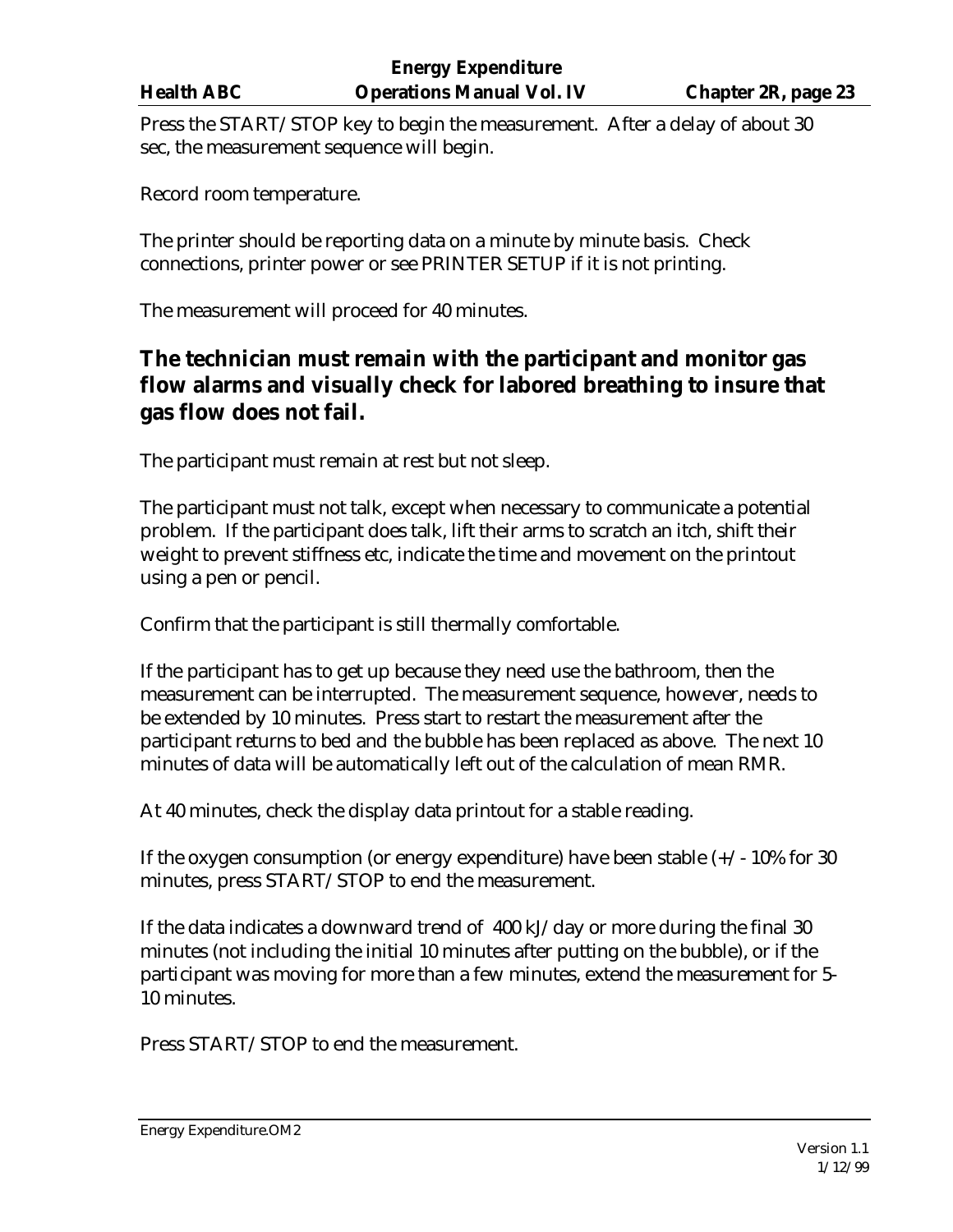Press END REPORT to output the final portion of the report to the printer.

Remove the bubble from over the participant's head.

Ask the participant to sit upright.

Help the participant to their feet and be sure that they steady. Remember that they have fasted and there is a small risk of hypoglycemia.

Obtain urine specimen U6.

## **E.5 Post-examination Quality Check**

Check that the printout is legible. If not, correct problem and reprint by pressing END REPORT. This will reprint the averages, but not minute by minute data. Check that the average RQ is between 0.75 and 0.9. Values outside of this range may indicate that the participant fasted longer than 15 hours  $\langle$  = 0.75), ate within the last 6 hours (>0.93), or hyperventilated during the measurement (>0.93). Other possible explanations are very high fat diets (<0.75), a weight loss diet (<0.75) or very high carbohydrate diets (>0.93). If the participant admits to a recent meal, reschedule the test.

Check that the coefficient of variation is less than 10%. Possible explanations are excessive participant movement, irregular breathing pattern, failure to suppress the first 10 minutes of the measurement, or instrument maintenance problems. If the first 10 minutes of the measurement were not deleted, manually calculate the average and SD without the first 10 minutes. If the revised coefficient of variation less than 10%, record these values. If not, repeat the measurement of resting metabolic rate.

### **E.6 Post-examination Data Check**

Always review all Energy Expenditure forms before scanning and before photocopying.

# **E.7 Post-examination Equipment Care**

Turn off the printer power.

Confirm that the metabolic monitor is the measurement OFF mode.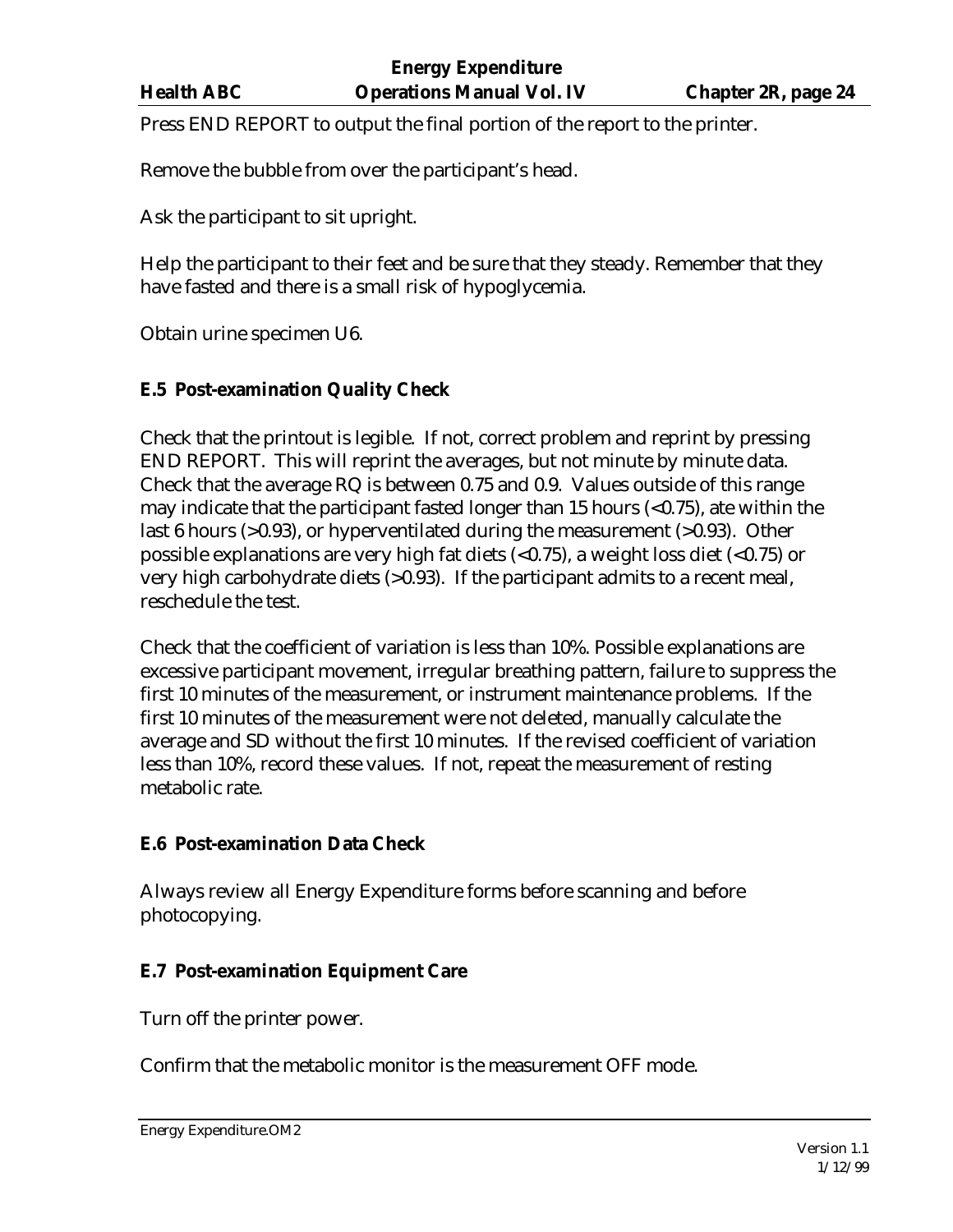Leave the metabolic monitor power on.

While wearing gloves, wipe the inside of the bubble with a towel dampened with 2% glutaraldehyde solution. Invert and allow to air dry or wipe dry if a second use is imminent.

\*Be careful not to drip or otherwise allow any fluid to enter the metabolic monitor between panel edges as this may cause an electrical shock and/or electrical failure.

\*Work in a ventilated area and allow the parts to vent before the next use.

\*The air flow is always away from the patient and the inside of the metabolic monitor does not generally require sterilization. If, however there is concern about heavy contamination of the unit, then a factory-trained technician must perform the procedure. Field center personnel should not open the electrical panels. There are no self-service parts inside the electrical cabinet.

Attend to bedding.

# **E.8 Data Logging and Transmission**

On a bi-weekly basis, send the following to the EERC:

Photocopy of resting energy expenditure printout, minute by minute and end report.

Photocopy of Energy Expenditure Forms (Visit 1 and Visit 2)

Visit 1

- 1. Scan the Energy Expenditure (Visit 1) into the Health ABC data base.
- 2. Bi-weekly, mail a photocopy of the Energy Expenditure (Visit 1) Form to the EERC.

Dale Schoeller Department of Nutritional Sciences 1415 Linden Dr. University of Wisconsin Madison, WI 53706

Visit 2

1. Scan the Energy Expenditure (Visit 2) Form and the scannable questionnaire response form into the health ABC data base.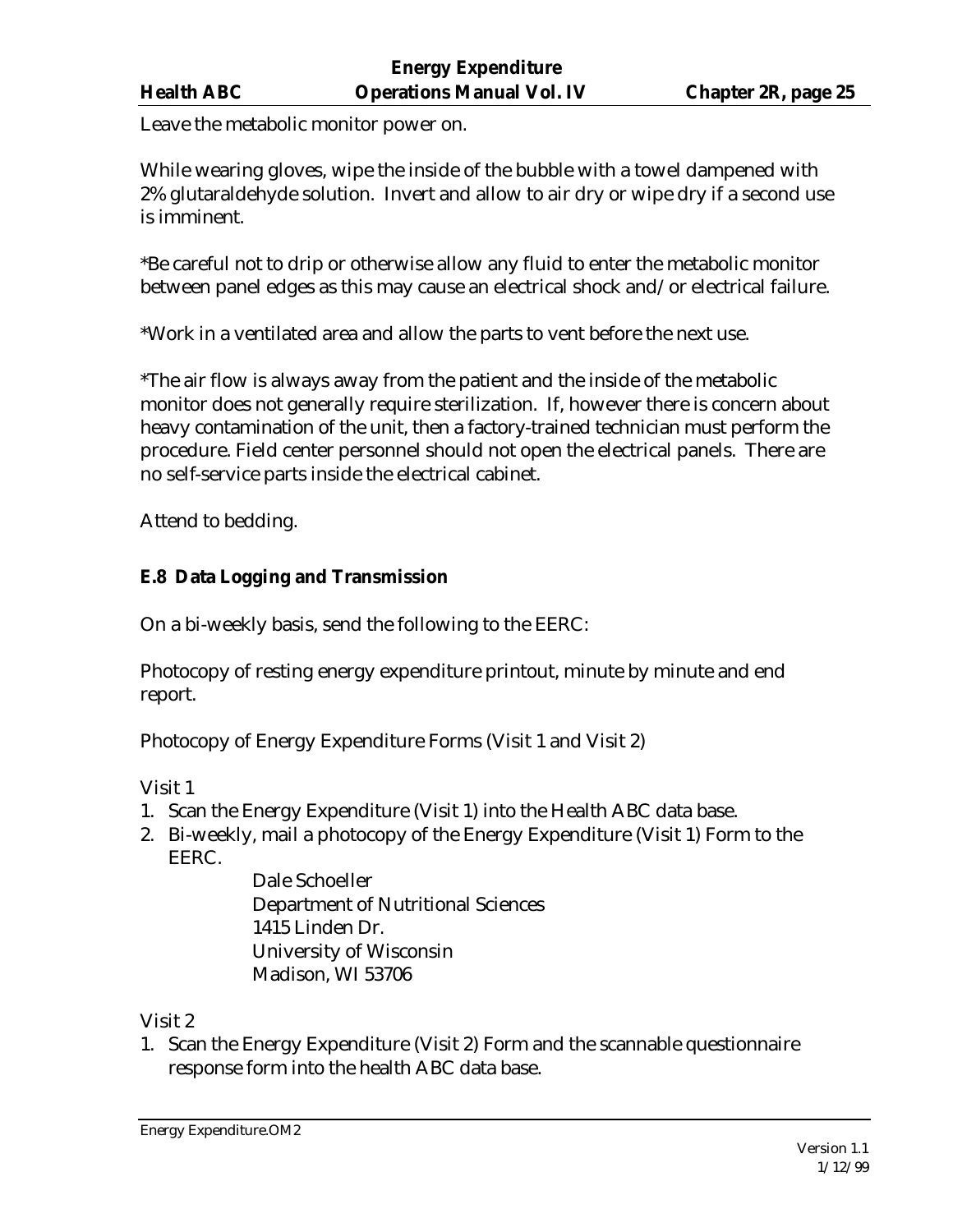2. Bi-weekly, mail a photocopy of the Energy Expenditure (Visit 2) Form to the EERC (see address above).

# **E.9 Specimen Shipping to EERC**

Specimens should be shipped to the EERC every two weeks.

- 1. Place frozen specimens in a Styrofoam shipping box. Specimens from a single participant should be in the same ziplock bag.
- 2. Place a frozen Cool Pack in Styrofoam shipping box (two during months of May through October).
- 3. Close shipping container. Send Mon-Wed only.
- 4. Enclose or FAX a copy of the participant's Visit 1 and Visit 2 scannable forms, and the RMR printout to Dale A. Schoeller.
- 5. Send shipping box by overnight delivery to the EERC.

Dale Schoeller Department of Nutritional Sciences 1415 Linden Dr. University of Wisconsin Madison, WI 53706

6. Fax or e-mail the EERC regarding shipping date and tracking number. E-mail address: EERC@nutrisci.wisc.edu. Fax 608-262-5860

### **E.10 Confirmation of Data Transmission**

EERC personnel will confirm receipt of data and specimens (for doubly-labeled water) by email. Any missing material will highlighted and completion requested.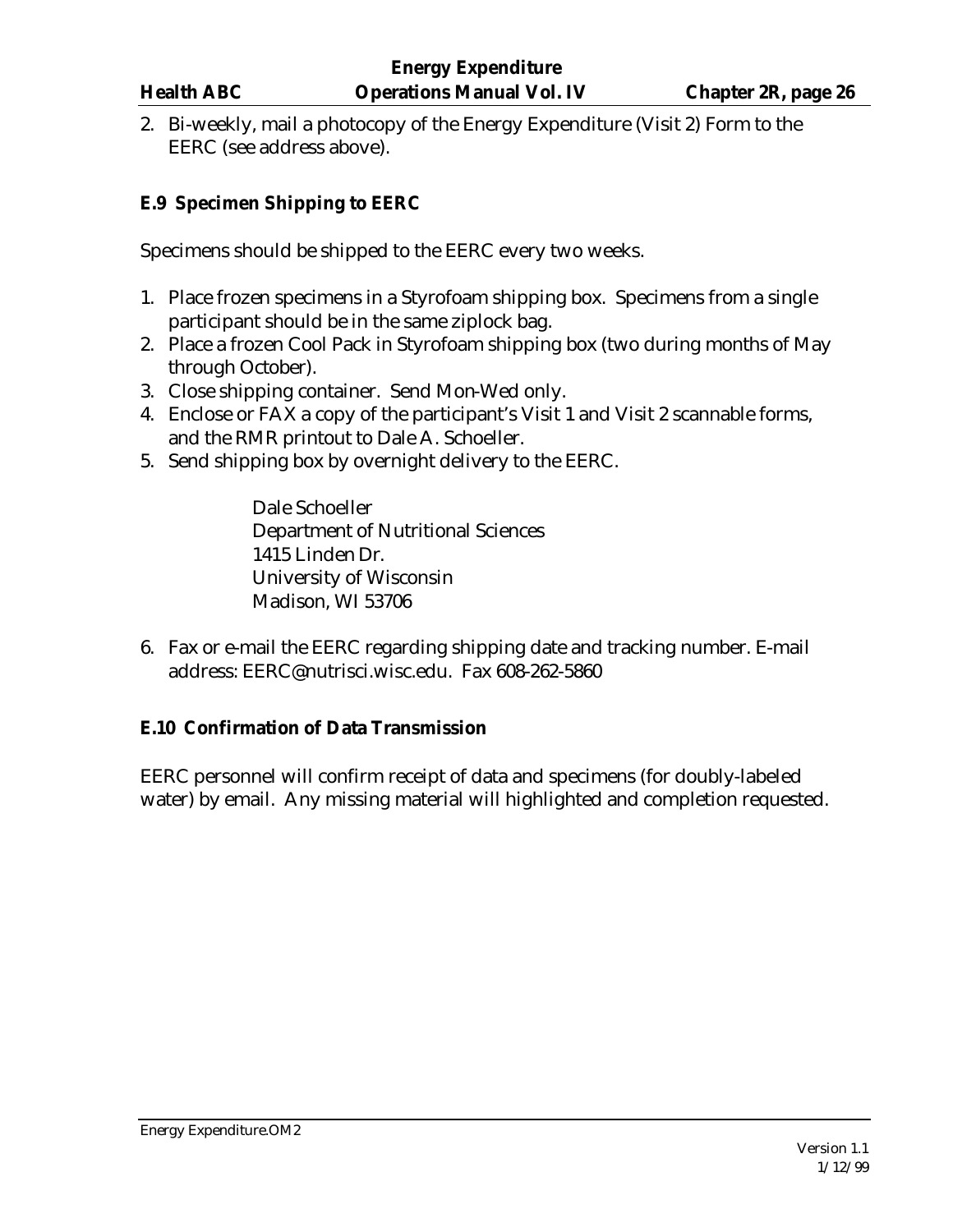# **APPENDIX 1**

# **ENERGY EXPENDITURE TECHNICIAN CERTIFICATION DOCUMENT**

| <b>Field Center</b><br>ABC Tech#<br>Date of<br>request: |                                                                                      |                    |                      |                                                                                                                                                |                |                         |
|---------------------------------------------------------|--------------------------------------------------------------------------------------|--------------------|----------------------|------------------------------------------------------------------------------------------------------------------------------------------------|----------------|-------------------------|
| Methanol<br>burns                                       | date(s) performed:                                                                   |                    |                      |                                                                                                                                                |                |                         |
|                                                         | MeOH, mL                                                                             | VO <sub>2</sub>    | VCO <sub>2</sub>     | <b>RQ</b>                                                                                                                                      |                | recovery                |
|                                                         | 5.00<br>1                                                                            |                    |                      |                                                                                                                                                |                | 0                       |
|                                                         | $\overline{c}$<br>5.00                                                               |                    |                      |                                                                                                                                                |                | 0                       |
|                                                         | 3<br>5.00                                                                            |                    |                      |                                                                                                                                                |                | $\mathbf 0$             |
|                                                         | 4<br>5.00                                                                            |                    |                      |                                                                                                                                                |                | $\pmb{0}$               |
|                                                         | 5<br>5.00                                                                            |                    |                      |                                                                                                                                                |                | $\pmb{0}$               |
|                                                         |                                                                                      |                    |                      |                                                                                                                                                | mean:<br>sd:   | 0<br>0                  |
|                                                         | Replicate Resting Energy Expenditure Determinations on the Same Person               | date(s) performed: |                      |                                                                                                                                                |                |                         |
| 1                                                       | 0-10m, MJ/d                                                                          | 11-20min, MJ/d     | 21-30min, MJ/d       | 31-40min, MJ/d                                                                                                                                 | 11-40min, MJ/d | SD, 11-40min<br>#DIV/0! |
| 2                                                       |                                                                                      |                    |                      |                                                                                                                                                |                | #DIV/0!                 |
| 3                                                       |                                                                                      |                    |                      |                                                                                                                                                |                | #DIV/0!                 |
|                                                         |                                                                                      |                    |                      |                                                                                                                                                | mean:          | #DIV/0!                 |
|                                                         | Information on the combustion of methanol.                                           |                    |                      |                                                                                                                                                | sd:            | #DIV/0!                 |
|                                                         | chemical reaction: CH3OH + 1.5 O2 --> CO2 + 2 H2O                                    |                    |                      |                                                                                                                                                |                |                         |
| 25 C                                                    | Carbon dioxide production (VCO2): 5.00mL *0.787g/mL/32.04 g/mole = 0.1228 moles MeOH |                    |                      |                                                                                                                                                |                | density at              |
|                                                         |                                                                                      |                    | $2751/1.03 = 2834mL$ | 1 mole of MeOH produces 1 mole of CO2.<br>0.1228molesCO2 * 22,400 mL/mole = 2751 mLCO2<br>3% correction for methanol burn kit flow restriction |                | range (2%)=2778-2891mL  |
|                                                         | Respiratory quotient (RQ) = $VCO2/VO2 = 1/1.5 = 0.67$                                |                    |                      |                                                                                                                                                |                | range (2%)=0.65-0.69    |
|                                                         |                                                                                      |                    |                      |                                                                                                                                                |                |                         |

| to be completed by EERC only |  |  |  |  |
|------------------------------|--|--|--|--|
| Action:                      |  |  |  |  |
| Bv:                          |  |  |  |  |
| Date:                        |  |  |  |  |

Energy Expenditure.OM2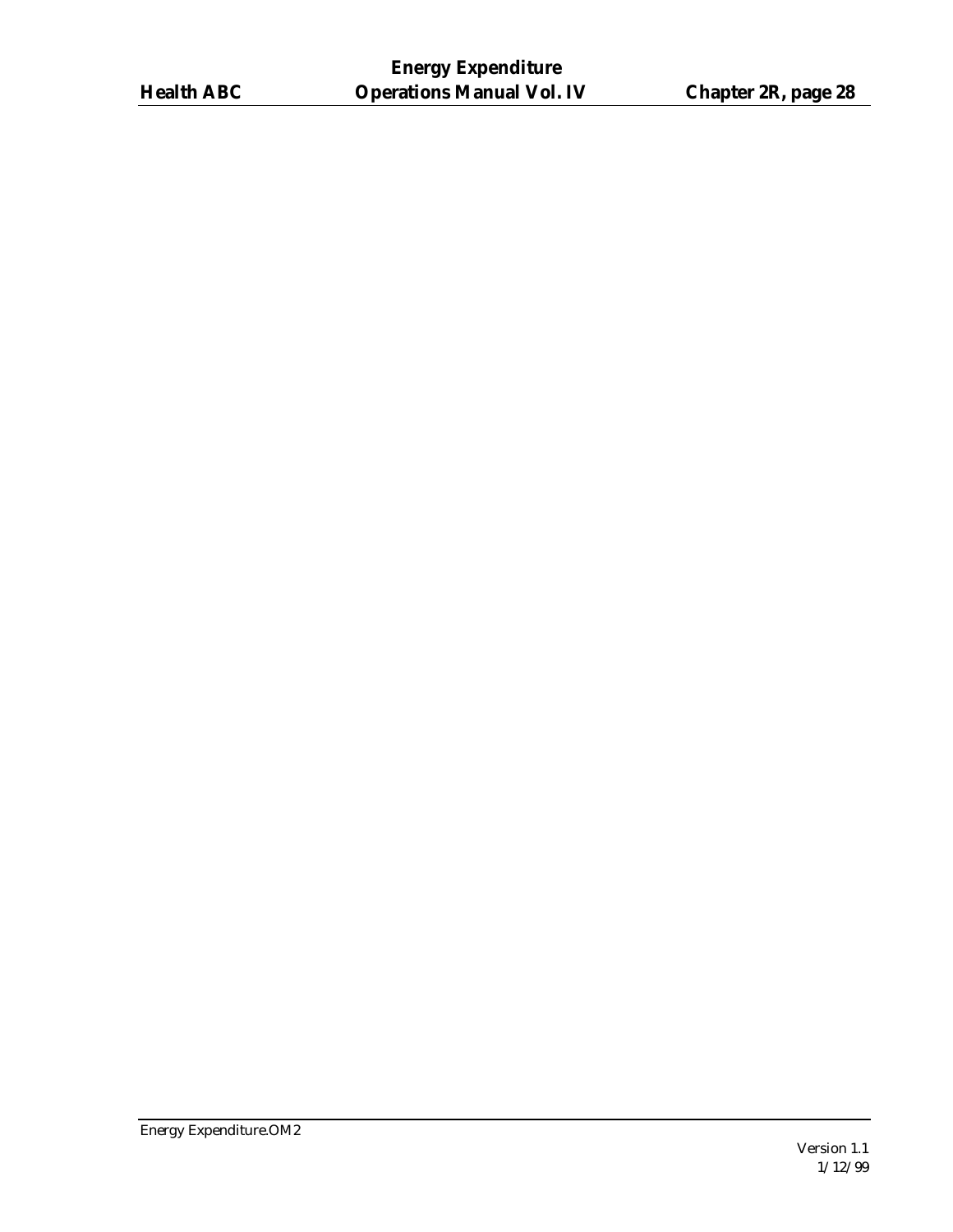# **APPENDIX 2 DELTATRAC METHANOL BURN LOG**

Field Center:

Methanol burn calibrations

| Date | ${\sf ABC}$ | Previous | Revised  | MeOH mL VCO2      | ${\sf RQ}$ | TheorVCO2         | Recovery | Change*   | New*      |
|------|-------------|----------|----------|-------------------|------------|-------------------|----------|-----------|-----------|
|      | Tech#       | pressure | pressure |                   |            | $m\mathsf{L}$     | $\%$     | Flow Rate | Flow Rate |
|      |             | mmHg     | mmHg     |                   |            |                   |          |           |           |
|      |             |          |          | 5.00              |            | 2834              |          |           |           |
|      |             |          |          | $\overline{5.00}$ |            | 2834              |          |           |           |
|      |             |          |          | 5.00              |            | 2834              |          |           |           |
|      |             |          |          | 5.00              |            | 2834              |          |           |           |
|      |             |          |          | 5.00              |            | 2834              |          |           |           |
|      |             |          |          | 5.00              |            | 2834              |          |           |           |
|      |             |          |          | 5.00              |            | 2834              |          |           |           |
|      |             |          |          | 5.00              |            | 2834              |          |           |           |
|      |             |          |          | 5.00              |            | 2834              |          |           |           |
|      |             |          |          | 5.00              |            | 2834              |          |           |           |
|      |             |          |          | 5.00              |            | 2834              |          |           |           |
|      |             |          |          | 5.00              |            | 2834              |          |           |           |
|      |             |          |          | 5.00              |            | 2834              |          |           |           |
|      |             |          |          | 5.00              |            | 2834              |          |           |           |
|      |             |          |          | 5.00              |            | 2834              |          |           |           |
|      |             |          |          | 5.00              |            | 2834              |          |           |           |
|      |             |          |          | 5.00              |            | 2834              |          |           |           |
|      |             |          |          | $\overline{5.00}$ |            | 2834              |          |           |           |
|      |             |          |          | 5.00              |            | 2834              |          |           |           |
|      |             |          |          | 5.00              |            | 2834              |          |           |           |
|      |             |          |          | 5.00              |            | 2834              |          |           |           |
|      |             |          |          | 5.00              |            | 2834              |          |           |           |
|      |             |          |          | 5.00              |            | 2834              |          |           |           |
|      |             |          |          | 5.00              |            | 2834              |          |           |           |
|      |             |          |          | 5.00              |            | 2834              |          |           |           |
|      |             |          |          | 5.00              |            | 2834              |          |           |           |
|      |             |          |          | 5.00              |            | $\overline{2834}$ |          |           |           |
|      |             |          |          | 5.00              |            | 2834              |          |           |           |
|      |             |          |          | 5.00              |            | 2834              |          |           |           |
|      |             |          |          | 5.00              |            | 2834              |          |           |           |
|      |             |          |          | 5.00              |            | 2834              |          |           |           |
|      |             |          |          | 5.00              |            | 2834              |          |           |           |
|      |             |          |          | $\overline{5.00}$ |            | 2834              |          |           |           |
|      |             |          |          | 5.00              |            | 2834              |          |           |           |
|      |             |          |          | 5.00              |            | 2834              |          |           |           |
|      |             |          |          | 5.00              |            | 2834              |          |           |           |
|      |             |          |          | 5.00              |            | 2834              |          |           |           |
|      |             |          |          | 5.00              |            | 2834              |          |           |           |
|      |             |          |          | 5.00              |            | 2834              |          |           |           |
|      |             |          |          | 5.00              |            | 2834              |          |           |           |
|      |             |          |          | 5.00              |            | 2834              |          |           |           |

\*to be completed after consultation with EERC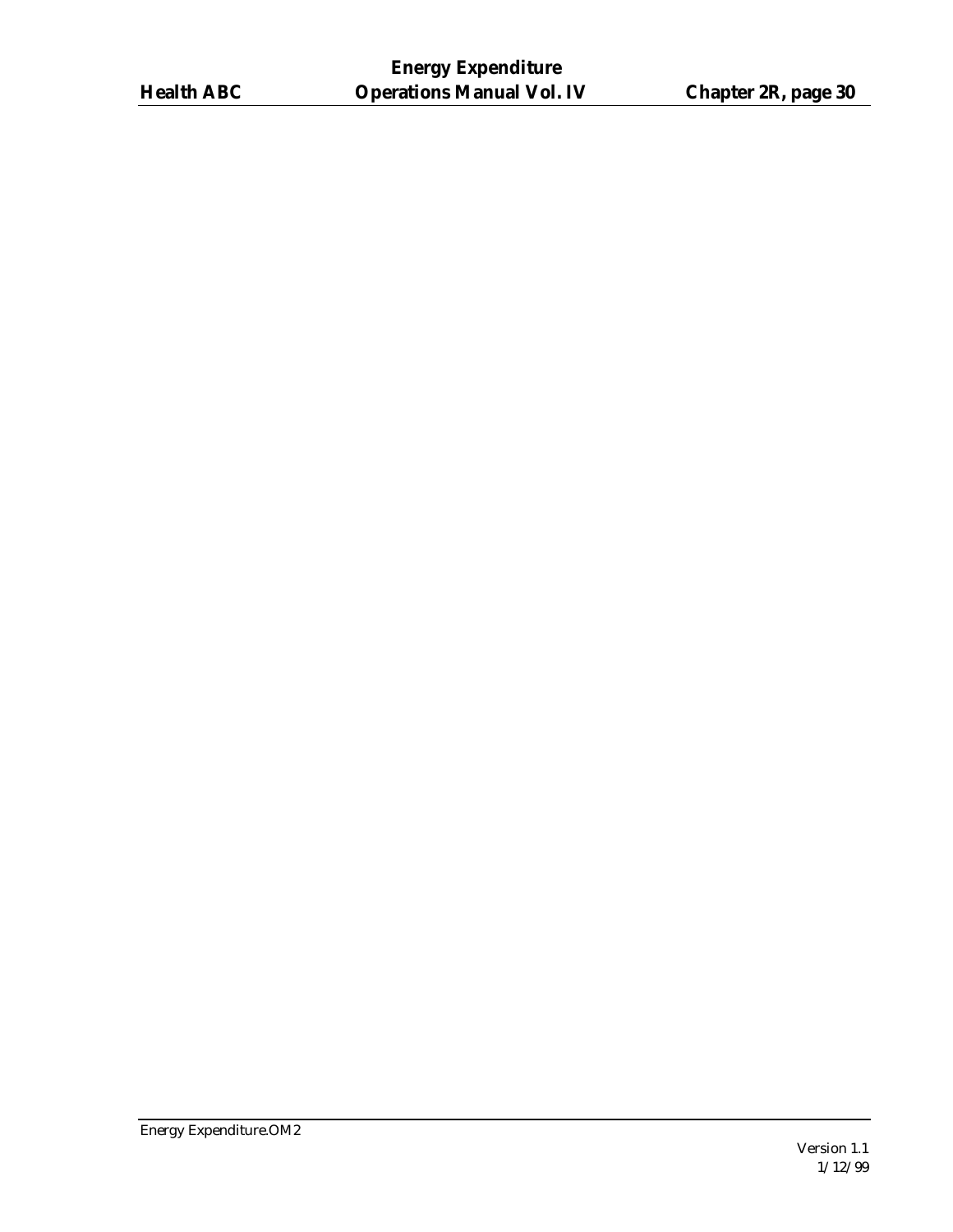# **APPENDIX 3 DELTATRAC MAINTENANCE LOG**

All problems and maintenance related to the Deltatrac must be entered in the log.

| Date | <b>Health ABC</b> | Description of problem/description of |
|------|-------------------|---------------------------------------|
|      | Tech ID #         | maintenance performed                 |
|      |                   |                                       |
|      |                   |                                       |
|      |                   |                                       |
|      |                   |                                       |
|      |                   |                                       |
|      |                   |                                       |
|      |                   |                                       |
|      |                   |                                       |
|      |                   |                                       |
|      |                   |                                       |
|      |                   |                                       |
|      |                   |                                       |
|      |                   |                                       |
|      |                   |                                       |
|      |                   |                                       |
|      |                   |                                       |
|      |                   |                                       |
|      |                   |                                       |
|      |                   |                                       |
|      |                   |                                       |
|      |                   |                                       |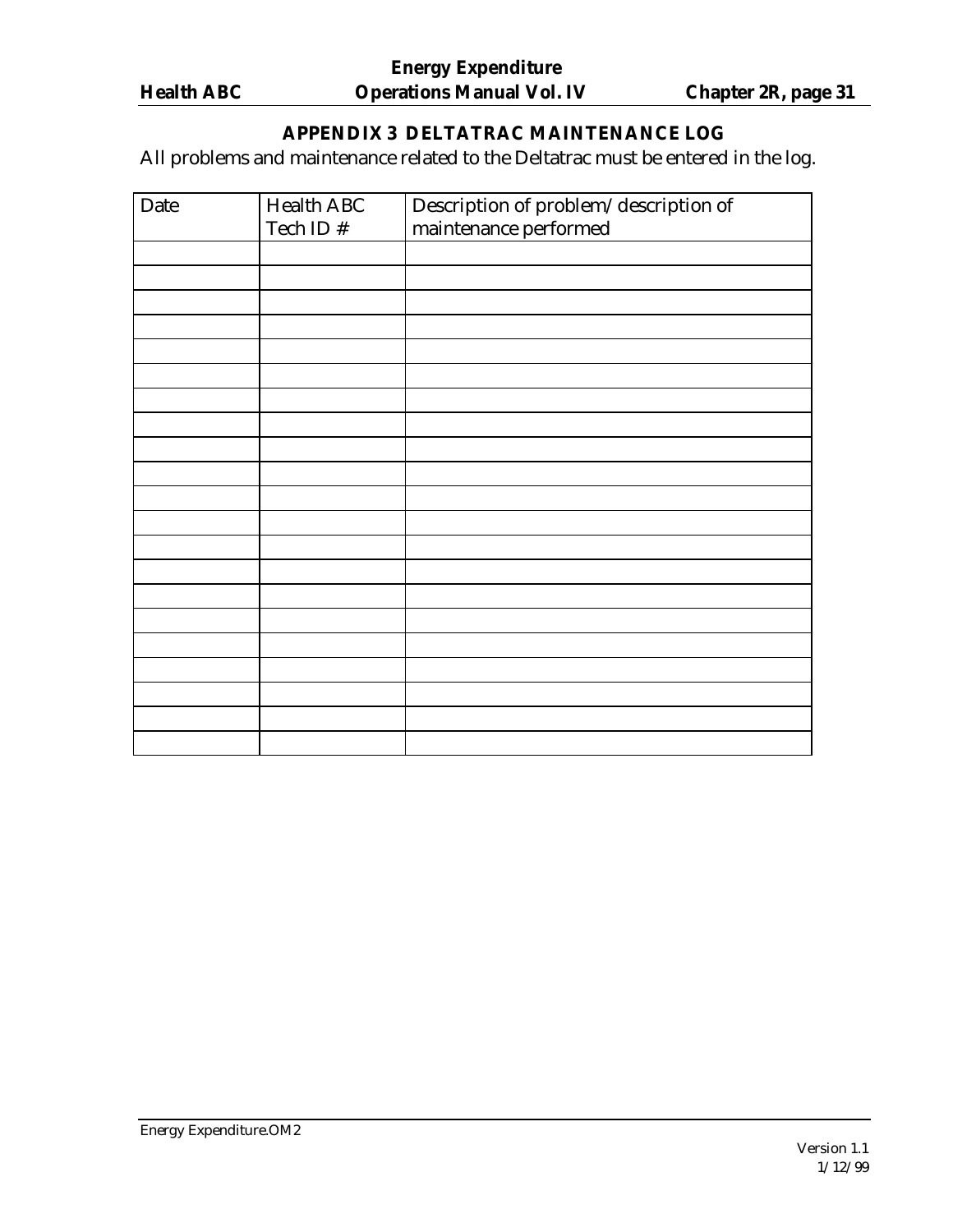## **APPENDIX 4 Energy Expenditure Protocol Checklist**

#### **ENERGY EXPENDITURE VISIT 1-DOUBLE LABELED WATER DOSING**

Day before participant arrives:

Phone reminder regarding appointment and morning fast.

Before participant arrives:

- Preweighed bottles of doubly-labeled water for each participant weight range.
- Rinse water (50 mL).
- A can of Sustical and cup for drinking.
- 4 screw capped urine cups.
- 1 red top blood collection tubes, needles and syringes for 3 blood draws.
- 5 Cryotubes for specimen storage.
- 5 Pasteur pipette
- Ziplock bag.
- Energy Expenditure (Visit 1) Form.

After participant arrival:

- Ask exclusionary questions on data form
- Explain procedure
- Obtain informed consent
- Retrieve participant's weight from examine station and record on Energy Expenditure (Visit 1).
- Obtain a urine specimen. Cap and label the container with participant's ID, date and time and place in temporary storage.
- Ask the participant to drink all of the doubly-labeled water from the preweighed bottle.
- If any labeled water spills, mop up with the preweighed tissue in the ziplock bag. Return tissue to bag and seal.
- Place about 50 mL of water in the dose bottle, cap and mix. Ask the participant to drink the rinse water.
- 1 hour after the dose. Provide the participant with an 8 oz can of Sustical and allow them to drink this.
- 2 hours after the dose. Obtain a urine specimen. Cap and label the container with participant's ID, date and time and place in temporary storage.
- Offer the participant 6 oz of water, tea, or coffee. Record time and volume consumed.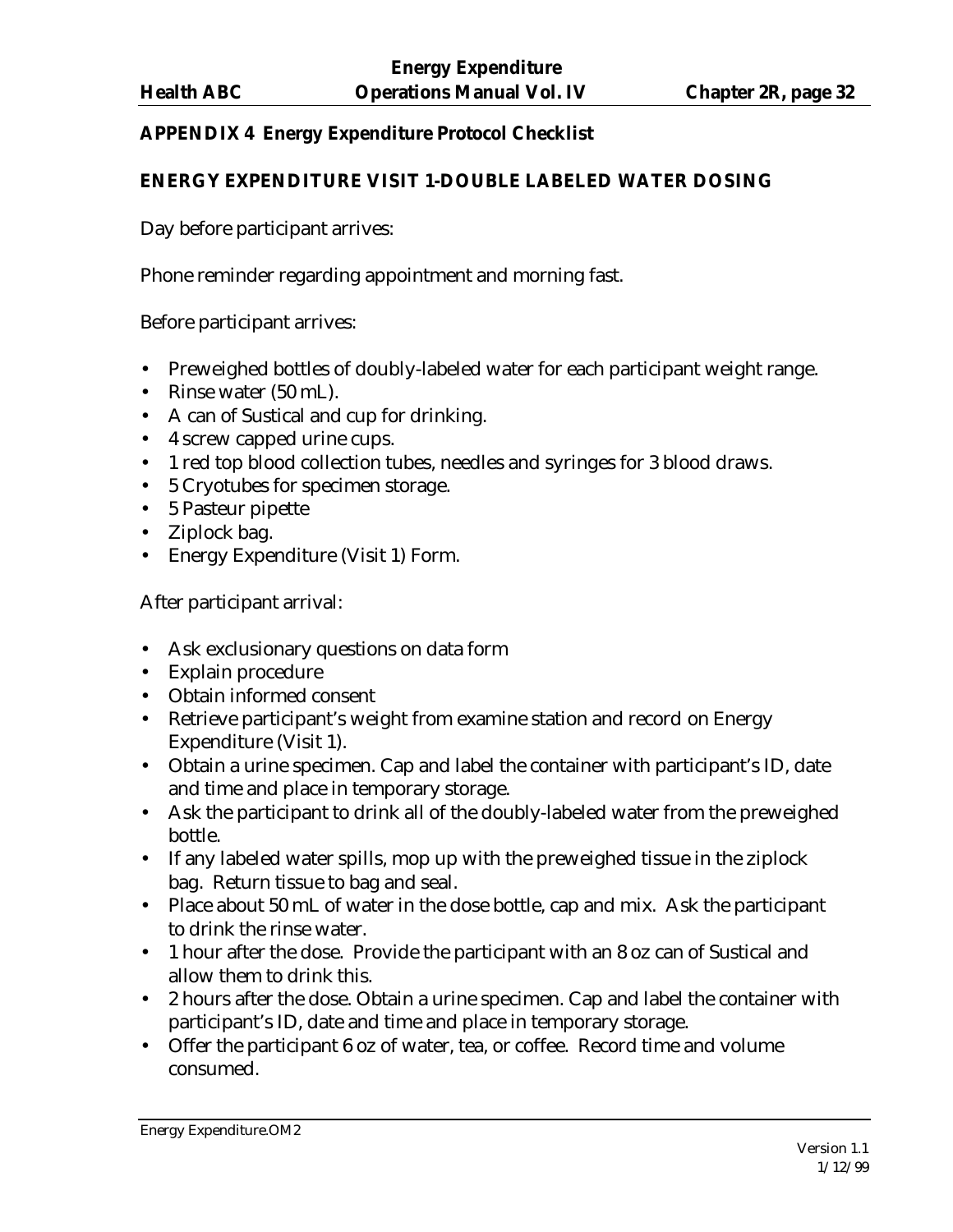- 3-4 hours after the dose. Obtain a urine specimen. Cap and label the container with participant's ID, date and time and place in temporary storage.
- Offer the participant 6 oz of water, tea, or coffee. Record time and volume consumed.
- 4-6 hours after the dose. Obtain a 7 mL blood specimen in red top tube and obtain a urine specimen. Label the containers with participant's ID, date and time and place in temporary storage.
- Check that all specimens are labeled and that the Energy Expenditure (Visit 1) Form has been filled out.

After participant leaves:

- Aliquot 4 to 4.5 mL of each urine specimen to the appropriately labeled cryotube (i.e., participant ID#, specimen number). NOTE: A NEW CLEAN AND DRY PIPETTE MUST BE USED FOR EACH SPECIMEN TO AVOID CROSS-CONTAMINATION. Seal the tube, dry the outside of the tube and place in a ziplock bag . Store the tubes in a freezer (about –10 degrees C).
- Centrifuge the blood specimen to separate serum.
- Carefully transfer each serum specimen to the appropriate Cryotube. Seal the tube, dry the outside of the tube and place in a ziplock bag . Store the tubes in a freezer (about –10 degrees C).
- Bi-weekly, send the Energy Expenditure (Visit 1) Forms and specimens to the EERC.

# **ENERGY EXPENDITURE VISIT 2-RESTING METABOLIC RATE AND SPECIMEN COLLECTION**

Day before participant arrives:

Phone reminder about appointment and overnight fast.

Prior to participant arrival:

- The Deltatrac metabolic monitor is "warmed-up."
- Check printer power and turn on if not already on.
- The printer is loaded with paper and Inkjet print head is writing clearly.
- Presence of a spare printer ink replacement unit.
- Set the top of the page.
- The plastic bubble and hoses are clean and clear and connected.
- Check that the mixing chamber inlet plug is in place
- The water trap is not more than half-full. Empty if more than half-full.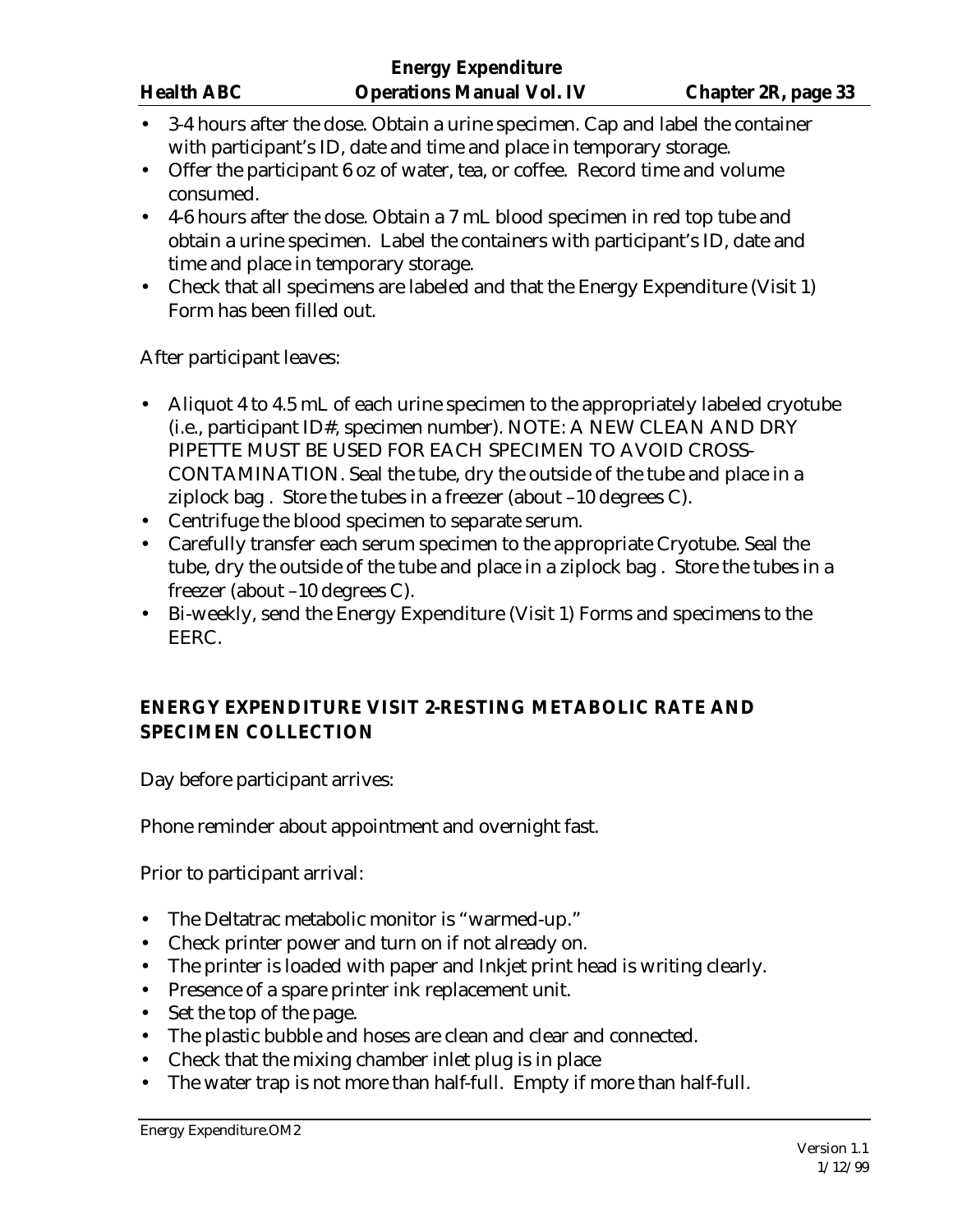- The flow selector wheel (on rear) is in the adult mode  $(40 L/min)$
- The bed is clean, functional and in the recumbent position with knees up.
- The Energy Expenditure (Visit 2) Form is available.
- Check that the exam room is quiet, free of distracting activity, dimly lit, and temperature between  $24-27$  <sup>O</sup>C (75-81 <sup>O</sup>F).
- 2 screw capped urine cups and related material for urine collection.
- Hospital gown
- 2 Pasteur pipettes
- 2 Cryotubes for specimen storage.

After participant arrives:

- Ask compliance questions on Energy Expenditure (Visit 2) Form
- Weight the participant in a hospital gown.
- Obtain a urine specimen. Cap, label, and place in temporary storage.
- Ask the participant to rest quietly in bed for about 30 minutes.
- If the participant feels cold, offer them a blanket. If the participant feels hot, alter the environment to insure that they do not sweat.
- Administer the Energy Expenditure questionnaires during the 30 minute rest period:
- If the participant weighs in excess of 120 kg, change the Flow Selector Wheel to the obese range (80 L/min).
- Check the setting on the Deltatrac.
- Perform an autocalibration of the metabolic monitor.
- Remind the participant that the measurement will last 40 minutes and they must lie relatively still and not talk, but remain awake for the measurement.
- Measure Resting Metabolic Rate
- Record room temperature in  ${}^{0}C$ .
- The technician must remain with the participant and monitor gas flow alarms and visually check for labored breathing to insure that gas flow does not fail.
- If the participant does talk, lift their arms to scratch an itch, shift their weight to prevent stiffness etc, indicate the time and movement on the printout using a pen or pencil.
- Ask the participant to sit upright.
- Help the participant to their feet and be sure that they steady. Remember that they have fasted and there is a small risk of hypoglycemia.
- Obtain a second urine specimen. Cap, label, and place in temporary storage.
- Check that the Energy Expenditure (Visit 2) form is complete and all specimens are labeled.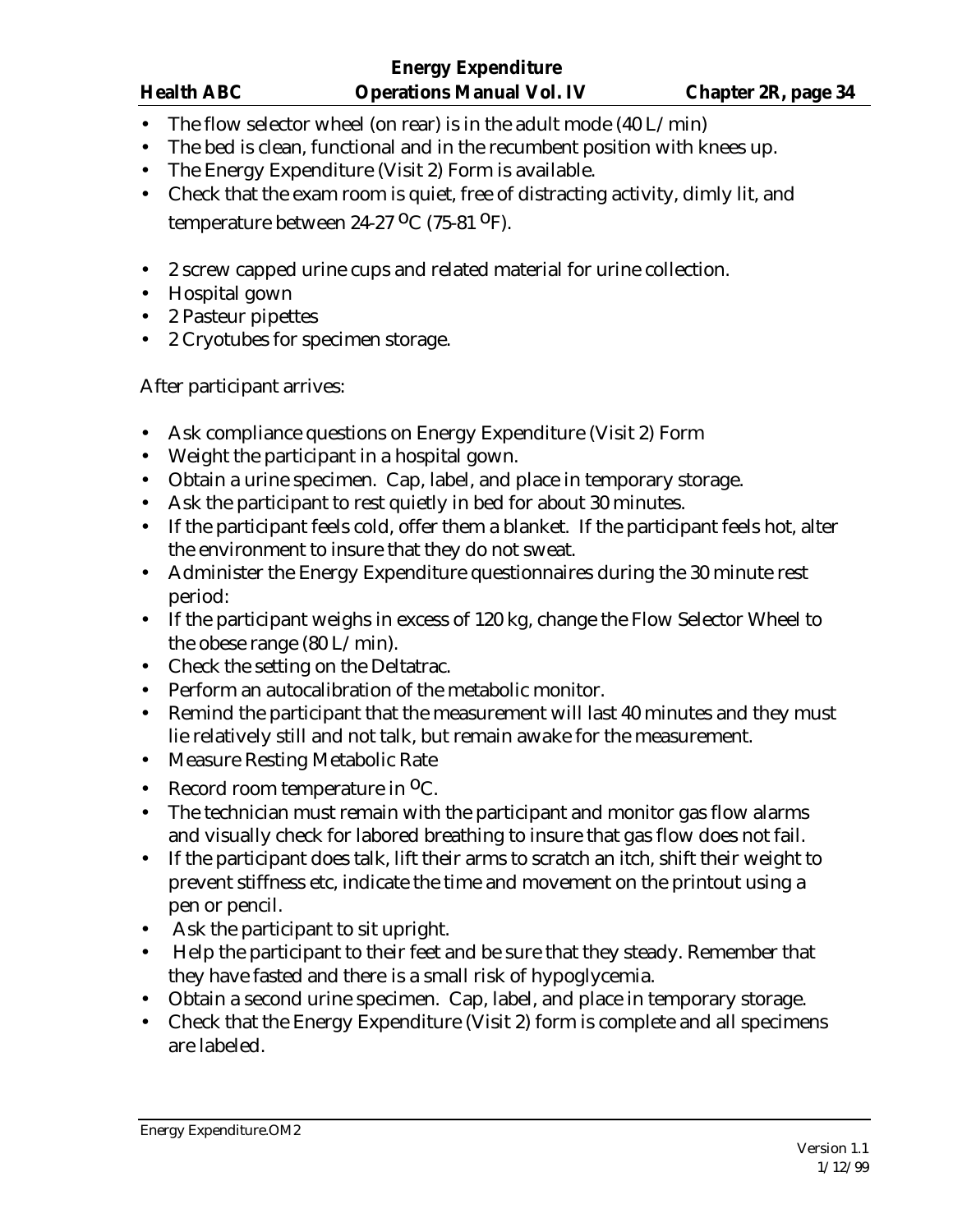After participant leaves:

- Carefully transfer each urine specimen to the appropriate cryotube. Seal the tube, dry the outside of the tube and place in a ziplock bag . Store the tubes in a freezer (about –10 degrees C). NOTE: Use clean and dry pipettes for each specimen to avoid contamination.
- Turn off the printer power.
- Confirm that the metabolic monitor is the measurement OFF mode.
- Leave the metabolic monitor power on.
- While wearing gloves, wipe the inside of the plastic bubble with a towel dampened with 2% glutaraldehyde solution. Invert and allow to air dry or wipe dry if a second use is imminent.
- Attend to bedding.
- Bi-weekly, send the RMR printout and Energy Expenditure (Visit 2) Form to the EERC

Bi-weekly, send the urine and serum specimens to the EERC.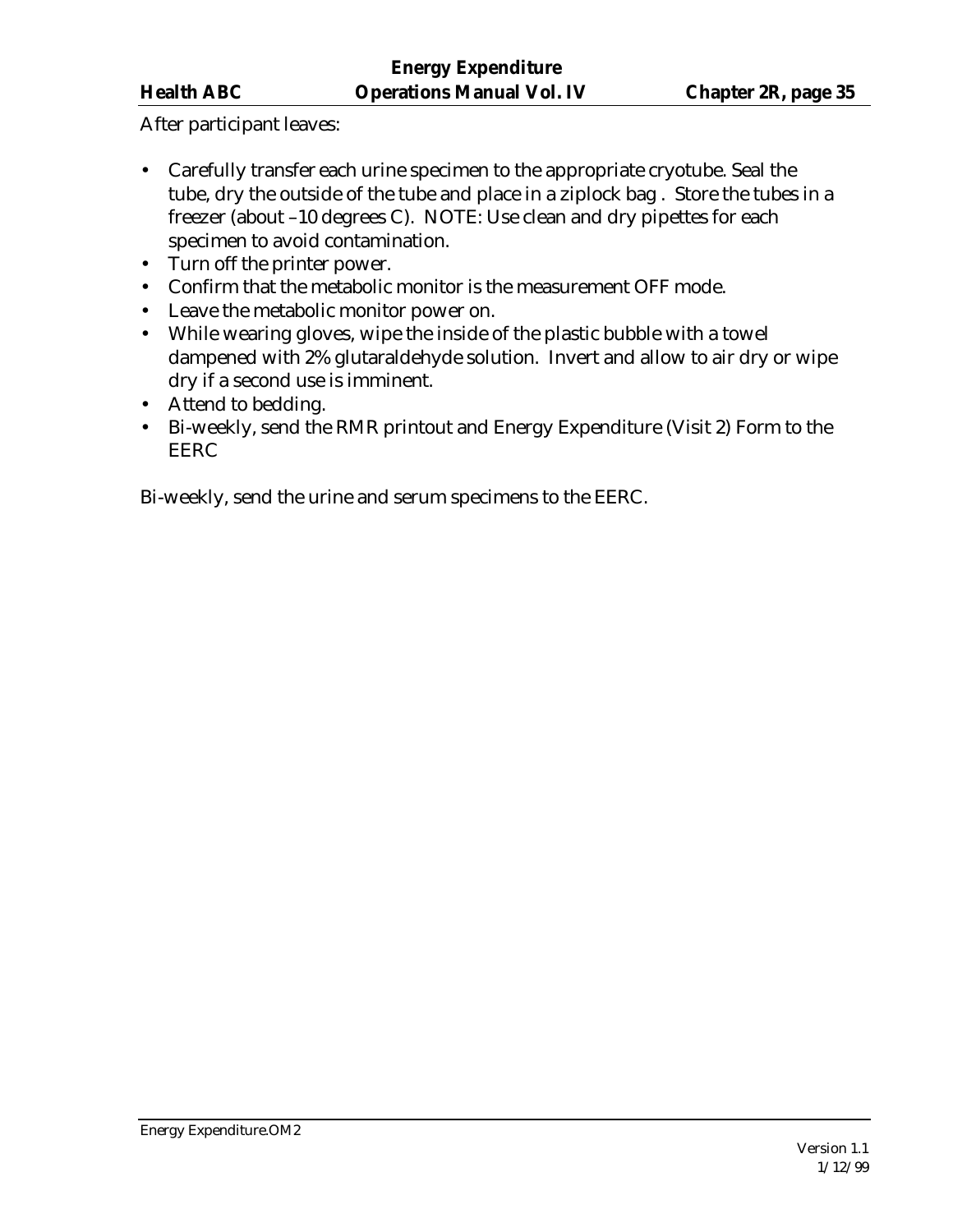#### **APPENDIX 5 FREQUENTLY ASKED QUESTIONS**

What is the special water?

This is heavy water. How quickly it leaves your body in your urine allows us to measure how much energy you use. There are no known hazards other than a few minutes of dizziness that affects about 1 person out of a hundred. It is considered so safe that it has been used in babies as small as 4 lbs.

Is the water radioactive?

No, the water contains safe, nonradioactive, stable atoms of oxygen and hydrogen. These are not toxic and pass completely from your body within a month.

Do I have to take anything? Yes, you swallow the special water. See #1 for details

Why can't I eat breakfast?

This will increase your rate of metabolism and makes it difficult to compare results between participants.

Can I drink xxx before I come? (fill in the blank) You may have a glass of water or a cup of DECAFFEINATED coffee. You may not add cream or sugar (artificial sweeteners are OK) or drink beverages that contain sugar or other calories.

But I can't function without my coffee (tea). Most people do OK if they have a cup of DECAFFEINATED coffee or tea in place of their regular brew.

Can I eat xxx before I come in? (fill in the blank) No, you can brush your teeth, but eating any foods during the time we tell you to fast will affect the tests.

Can I sleep during the measurement of resting metabolic rate? No, this will cause a decrease in metabolic rate and make it difficult to compare results between participants.

How long will each visit take? Visit 1-about 6 hours. Visit 2-about 2 hours.

How long will it take to get the results?